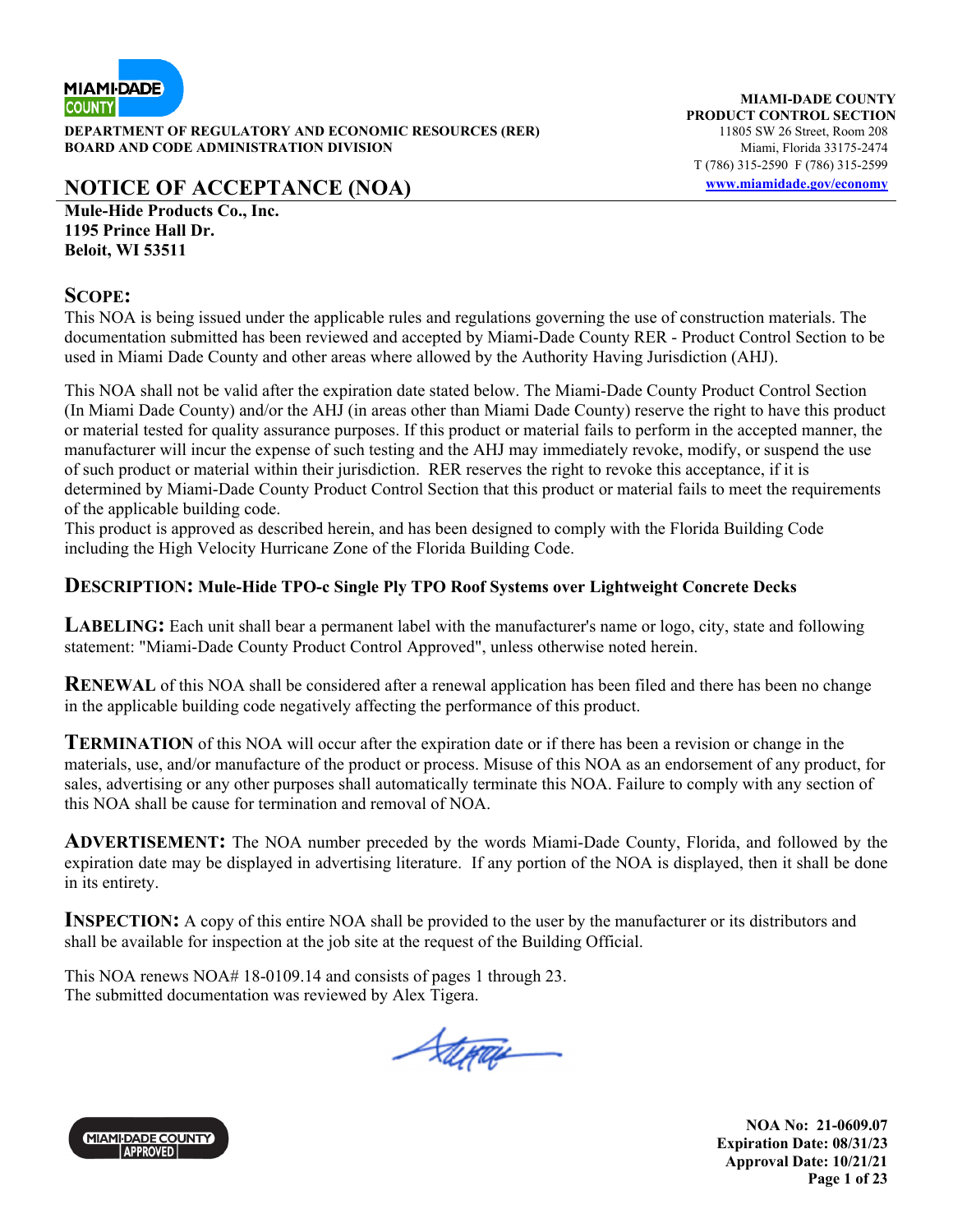#### **ROOFING SYSTEM APPROVAL**

| Category:                      | Roofing                    |
|--------------------------------|----------------------------|
| <b>Sub-Category:</b>           | Single Ply                 |
| <b>Material:</b>               | <b>TPO</b>                 |
| <b>Deck Type:</b>              | Lightweight Concrete Decks |
| <b>Maximum Design Pressure</b> | $-492.5$ psf               |
| <b>Fire Classification:</b>    | See General Limitation #1  |

### **TRADE NAMES OF PRODUCTS MANUFACTURED OR LABELED BY APPLICANT:**

**TABLE 1** 

**Product Name Dimensions Test Specifications Product Description**  TPO-c Fleece Back various various TAS 131 Reinforced white or colored TPO membrane with fleece backing. Total sheet thicknesses available are 100, 115 and 135 mils. TPO-c Fleece Back Plus various TAS 131 Reinforced white or colored TPO membrane with fleece backing. Total sheet thicknesses available are 120, 135 and 155-mils. TPO-c various TAS 131 Reinforced white or colored TPO membrane. Available sheet thicknesses are 45 and 60-mils. TPO-c EXTRA various TAS 131 Reinforced white or colored TPO membrane. Available sheet thickness is 80-mils. TPO-c (FR) various TAS 131 Reinforced white or colored FR TPO membrane. Available sheet thicknesses are 45, 60 and 80-mils. SA-TPO Various Various TAS 131 Self-Adhered Reinforced TPO Membrane. Available sheet thickness is 60-mil. FAST 100 LV 15& 50-gal. drum TAS 110 Two-part, low rise polyurethane adhesive FAST Dual Cartridge Adhesive Dual Cartridge TAS 110 Two-part, low rise polyurethane adhesive FAST Bag in a Box Adhesive Bag-In-A-Box TAS 110 Two-part, low rise polyurethane adhesive Helix Max Low-Rise Adhesive 15& 50-gal. drum TAS 110 Two-part, low rise polyurethane adhesive Helix Max Low-Rise Adhesive Dual Cartridge Dual Cartridge TAS 110 Two-part, low rise polyurethane adhesive



**NOA No: 21-0609.07 Expiration Date: 08/31/23 Approval Date: 10/21/21 Page 2 of 23**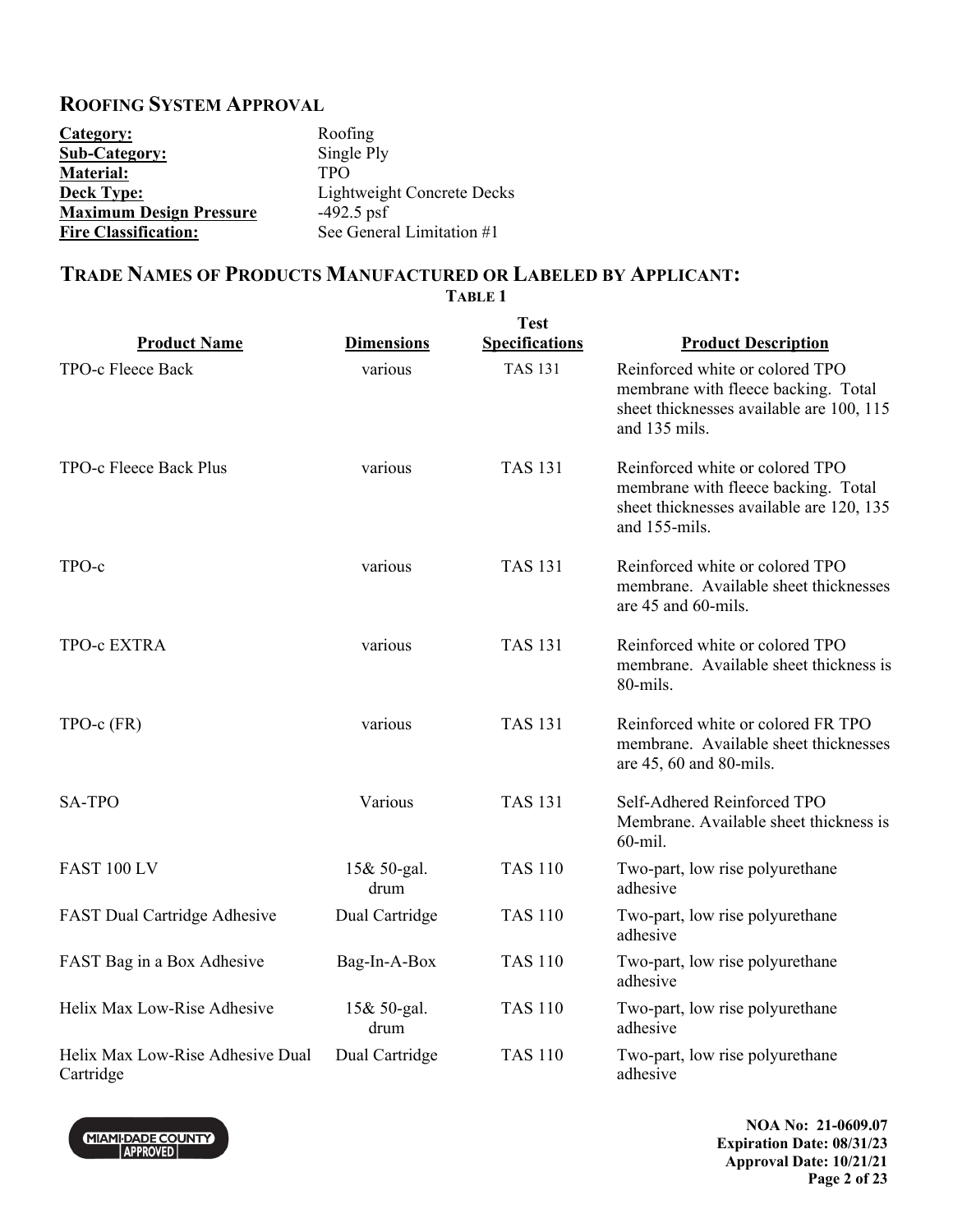#### **TRADE NAMES OF PRODUCTS MANUFACTURED OR LABELED BY APPLICANT: TABLE 1**

| <b>Product Name</b>            | <b>Dimensions</b>  | <b>Test</b><br><b>Specifications</b>                                                                                          |          | <b>Product Description</b>                                            |
|--------------------------------|--------------------|-------------------------------------------------------------------------------------------------------------------------------|----------|-----------------------------------------------------------------------|
| Flexible FAST Bag In A Box     | Bag-In-A-Box       | <b>TAS 110</b>                                                                                                                | adhesive | Two-part, low rise polyurethane                                       |
| TPO-c Bonding Adhesive         | 5-gal. pail        | <b>TAS 110</b>                                                                                                                |          | Solvent-based bonding adhesive.                                       |
| Aqua Base 120 Bonding Adhesive | 5-gal. pail        | <b>TAS 110</b>                                                                                                                |          | Water-based bonding adhesive                                          |
| Cold Applied Adhesive          | 5-gal. pail        | <b>TAS 110</b>                                                                                                                |          | Asphalt-modified Polyether adhesive                                   |
| <b>APPROVED INSULATIONS:</b>   |                    |                                                                                                                               |          |                                                                       |
|                                |                    | <b>TABLE 2</b>                                                                                                                |          |                                                                       |
| <b>Product Name</b>            |                    | <b>Product Description</b>                                                                                                    |          | <b>Manufacturer</b><br>(With Current NOA)                             |
| Poly ISO 1                     | reinforced facers. | Rigid-roof insulation panel comprised of closed<br>cell Polyisocyanurate foam core with fiber                                 |          | Mule-Hide Products Co.                                                |
| Poly ISO 1-DWD                 | glass facers       | Rigid-roof insulation panel comprised of closed<br>cell Polyisocyanurate foam core with coated                                |          | Mule-Hide Products Co.                                                |
| Poly ISO 1-HD-Composite        |                    | Rigid-roof composite insulation panel<br>comprised of closed cell Polyisocyanurate foam<br>core and high-density cover board. |          | Mule-Hide Products Co.                                                |
| SecurShield                    | glass facers.      | Rigid-roof insulation panel comprised of closed<br>cell Polyisocyanurate foam core with coated                                |          | Carlisle Syntec, a div of<br>Carlisle construction<br>Materials, LLC. |
| SecurShield HD Composite       |                    | Rigid-roof composite insulation panel<br>comprised of closed cell Polyisocyanurate foam<br>core and high-density cover board. |          | Carlisle Syntec, a div of<br>Carlisle construction<br>Materials, LLC. |
| H-Shield                       | reinforced facers. | Rigid-roof insulation panel comprised of closed<br>cell Polyisocyanurate foam core with fiber                                 |          | Hunter Panels, a div of<br>Carlisle construction<br>Materials, LLC.   |
| H-Shield CG                    | glass facers       | Rigid-roof insulation panel comprised of closed<br>cell Polyisocyanurate foam core with coated                                |          | Hunter Panels, a div of<br>Carlisle construction<br>Materials, LLC.   |
| H-shield HD Composite CG       |                    | Rigid-roof composite insulation panel<br>comprised of closed cell Polyisocyanurate foam<br>core and high-density cover board. |          | Hunter Panels, a div of<br>Carlisle construction<br>Materials, LLC.   |

MIAMI-DADE COUNTY

**NOA No: 21-0609.07 Expiration Date: 08/31/23 Approval Date: 10/21/21 Page 3 of 23**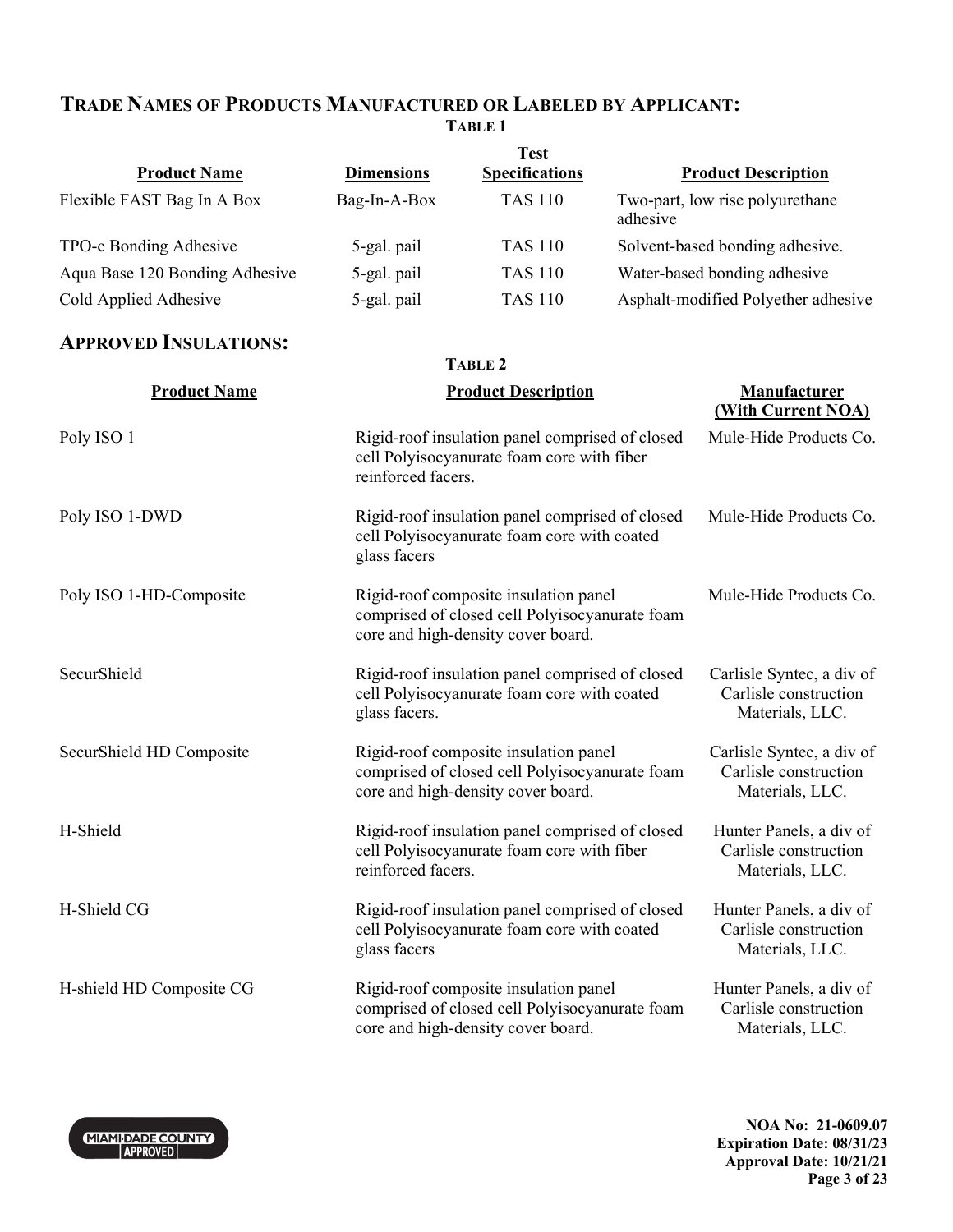### **APPROVED FASTENERS:**

|                                  | TABLE 3                               |                                                                                                      |                                                                 |                                            |
|----------------------------------|---------------------------------------|------------------------------------------------------------------------------------------------------|-----------------------------------------------------------------|--------------------------------------------|
| <u>Fastener</u><br><u>Number</u> | <b>Product</b><br><b>Name</b>         | <b>Product</b><br><b>Description</b>                                                                 | <b>Dimensions</b>                                               | <b>Manufacturer</b><br><b>With Current</b> |
| 1.                               | <b>OMG XHD</b>                        | Truss head, self-drilling, drill point,<br>high thread fastener for use into steel<br>and wood decks | $#15$ wire diameter with<br>a #3 Philips drive                  | NOA)<br>OMG, Inc.                          |
| 3.                               | OMG 2-3/8" Barbed<br><b>XHD</b> Plate | Steel stress plate used with OMG<br>XHD for attachment of membrane                                   | 2-3/8 inch diameter                                             | OMG, Inc.                                  |
| 4.                               | Plate                                 | 3 in. Ribbed Galvalume Galvalume plated steel stress plate<br>with reinforcing ribs                  | 3-inch diameter                                                 | OMG, Inc.                                  |
| 5.                               | <b>EHD</b> Fastener                   | Truss head, self-drilling, drill point,<br>high thread fastener for use into steel<br>and wood decks | #15 wire diameter with Mule-Hide Products<br>a #3 Philips drive | Co., Inc.                                  |
| 6.                               | 2.4" Seam Plate                       | Steel stress plate used with OMG<br>XHD for attachment of membrane                                   | 2-3/8 inch diameter                                             | Mule-Hide Products<br>Co., Inc             |
| 7.                               | 3" Insulation Plate                   | Galvalume plated steel stress plate<br>with reinforcing ribs                                         | 3-inch diameter                                                 | Mule-Hide Products<br>Co., Inc             |
| 8.                               | <b>Drill Point Fastener</b>           | #12 Carbon Steel Fastener                                                                            | $#12$ Wire Diameter                                             | Mule-Hide Products<br>Co., Inc             |



**NOA No: 21-0609.07 Expiration Date: 08/31/23 Approval Date: 10/21/21 Page 4 of 23**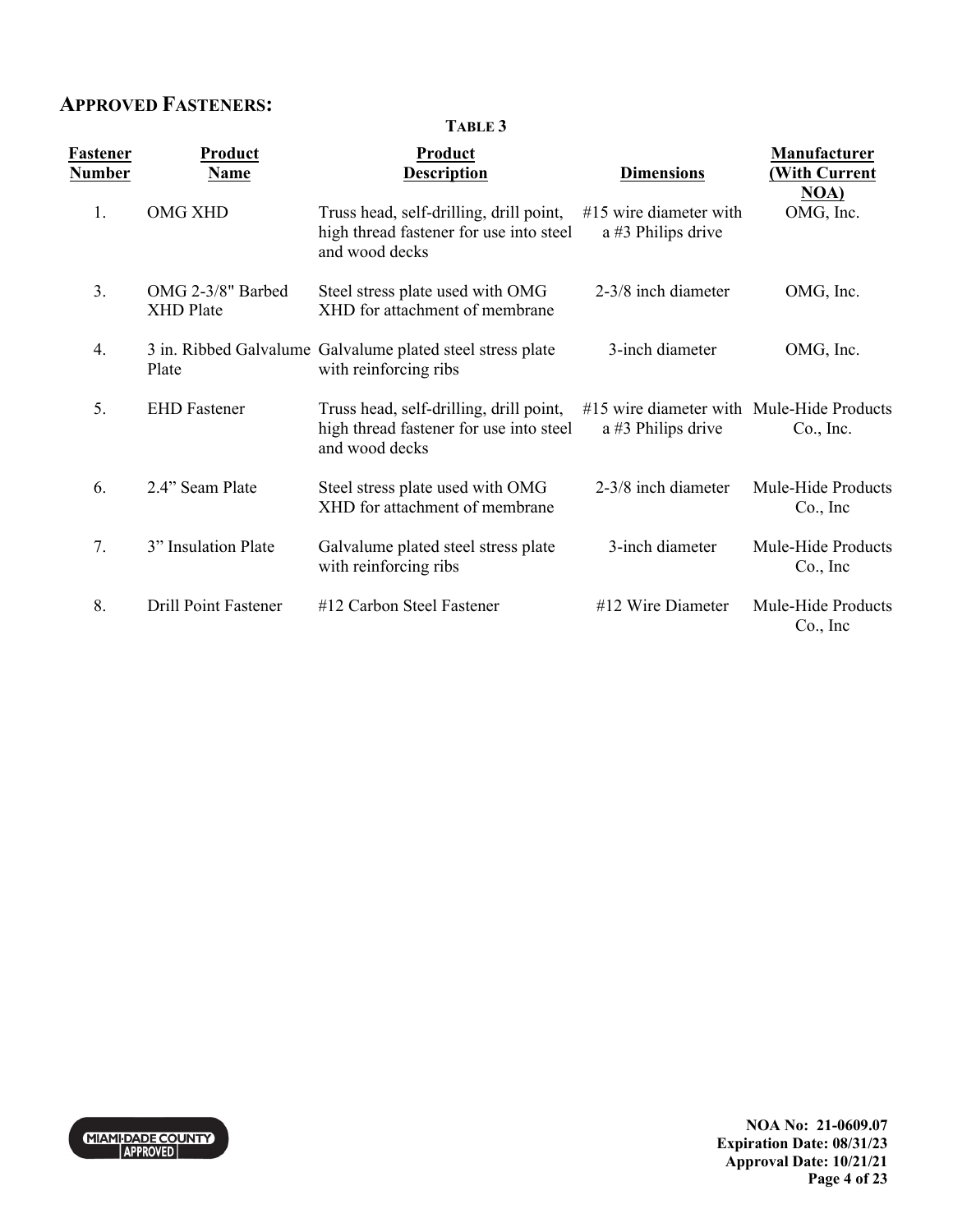## **EVIDENCE SUBMITTED:**

| <b>Test Agency</b>                          | <b>Test Identifier</b> | <b>Description</b>                               | <b>Date</b> |
|---------------------------------------------|------------------------|--------------------------------------------------|-------------|
| Atlantic & Caribbean Roof                   | 11-034                 | TAS 114 Appendix D                               | 06/28/11    |
| Consulting, LLC.                            | 11-035                 | TAS 114 Appendix D                               | 06/28/11    |
|                                             | 11-037                 | TAS 114 Appendix D                               | 06/29/11    |
|                                             | 15-002                 | TAS 114 Appendix D                               | 03/30/15    |
|                                             | 15-008                 | TAS 114 Appendix D                               | 04/02/15    |
|                                             | 15-009                 | TAS 114 Appendix D                               | 04/06/15    |
|                                             | 15-041                 | TAS 114 Appendix D                               | 12/30/15    |
|                                             | 15-043                 | TAS 114 Appendix D                               | 01/04/16    |
| Architectural Testing Inc.                  | ATI-37490.01           | <b>Membrane Brittleness Testing</b>              | 7/7/00      |
| Factory Mutual Research Corp.               | 3022174                | Wind Uplift and Fire Classification              | 09/25/06    |
|                                             | 3Z9A1.AM               | Wind Uplift and Fire Classification              | 10/15/97    |
|                                             | 1B7A5.AM               | Wind Uplift and Fire Classification              | 02/23/98    |
|                                             | Approval Guide Excerpt | Wind Uplift and Fire Classifications<br>Listings | 5/00        |
|                                             | 3011220                | <b>Class 4470</b>                                | 08/16/01    |
|                                             | 3012879                | <b>Class 4470</b>                                | 04/04/03    |
| <b>Celotex Corporation Testing Services</b> | 520257                 | Membrane Physical Property Testing               | 4/19/00     |
| SGS U.S. Testing Company Inc.               | 131248-R2              | Membrane Ozone Resistance Testing                | 1/6/00      |
| <b>Trinity ERD</b>                          | C46470.07.14-1A        | <b>TAS 131</b>                                   | 07/16/14    |
|                                             | C46470.07.14-1B        | <b>TAS 131</b>                                   | 07/16/14    |
|                                             | C46470.07.14-2A        | <b>TAS 131</b>                                   | 07/30/14    |
|                                             | C46470.07.14-4-R1      | <b>TAS 131</b>                                   | 07/21/14    |

## **DECK STRESS ANALYSIS CALCULATIONS/REPORTS**

| <b>Engineer/Agency</b> | Identifier | <b>Assemblies:</b> | Date     |
|------------------------|------------|--------------------|----------|
| Randall Fowler P.E.    | ∟etter     | E(1), E(2)         | 04/30/15 |

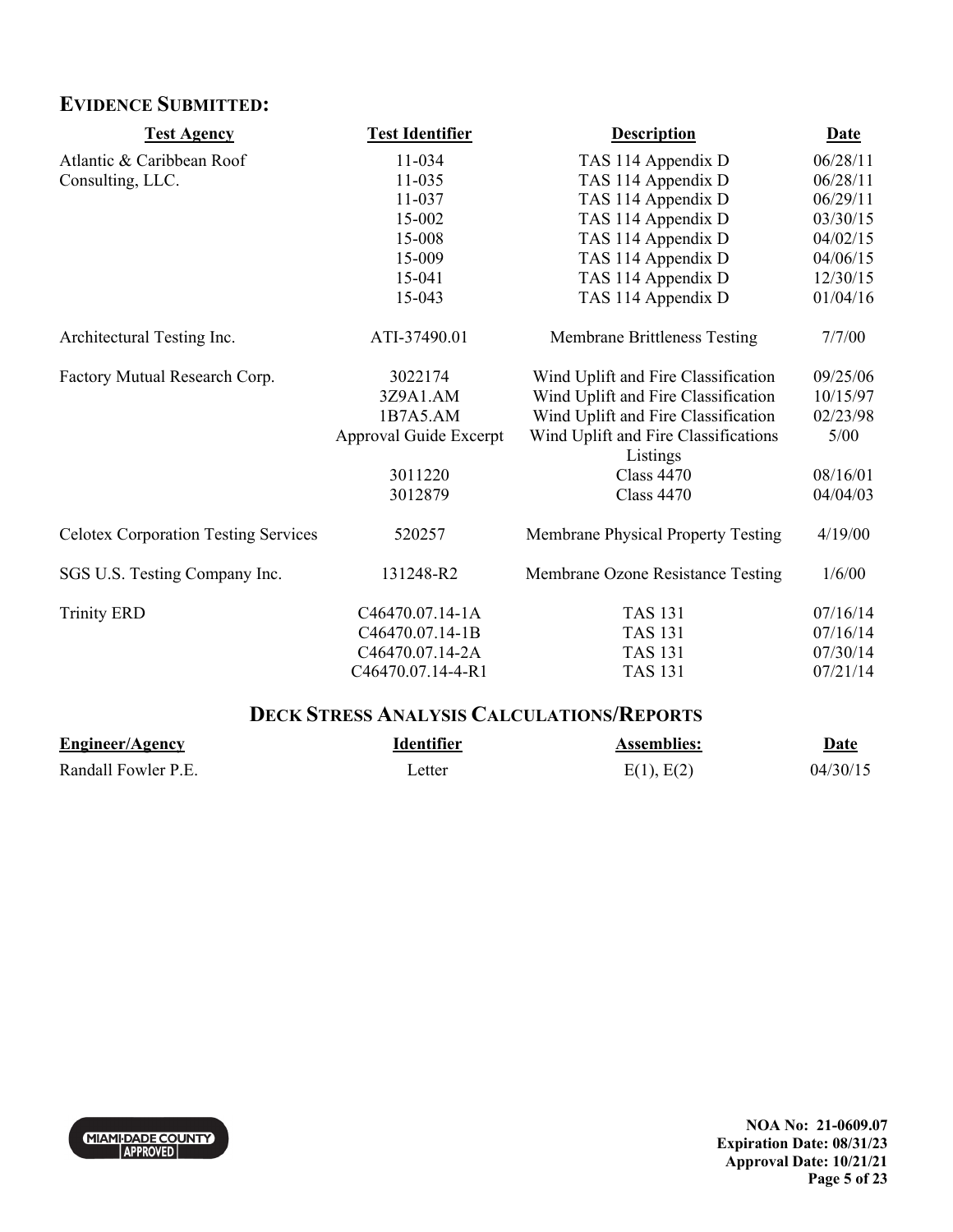#### **APPROVED ASSEMBLIES**

| <b>Membrane Type:</b>    | Single Ply, Thermoplastic, TPO                                                                                                                                                                                                                            |
|--------------------------|-----------------------------------------------------------------------------------------------------------------------------------------------------------------------------------------------------------------------------------------------------------|
| Deck Type 4I:            | Lightweight Concrete                                                                                                                                                                                                                                      |
| <b>Deck Description:</b> | Elastizell Range II Lightweight Insulating Concrete, minimum 300 psi. over structural concrete                                                                                                                                                            |
| System Type $A(1)$ :     | One or more layers of insulation adhered with FAST 100 LV, FAST Dual Cartridge, FAST Bag<br>in a Box Adhesive or Helix Max Low-Rise Adhesive, Helix Max Low-Rise Adhesive Dual<br>Cartridge, Flexible FAST Bag In A Box Adhesive. Membrane fully adhered. |

**All General and System Limitations apply. Roof accessories not listed in Table 1 of this NOA are not approved and shall not be installed unless said accessories demonstrate compliance with prescriptive Florida Building Code requirements and are field fabricated utilizing the approved membranes listed in Table 1.** 

| <b>Insulation Layer</b>             | <b>Insulation Fasteners</b>                                                                            | Fastener        |
|-------------------------------------|--------------------------------------------------------------------------------------------------------|-----------------|
|                                     | (Table 3)                                                                                              | Density/ $ft^2$ |
|                                     | Poly ISO 1, Poly ISO 1-DWD, Poly ISO 1-HD-Composite, SecurShield, SecurShield HD Composite, H-ShieldH- |                 |
| Shield CG, H-Shield HD Composite CG |                                                                                                        |                 |
| Minimum 1" thick                    | N/A                                                                                                    | N/A             |

**Note: All insulation shall be adhered to the deck with FAST 100 LV, FAST Dual Cartridge, FAST Bag in a Box Adhesive or Helix Max Low-Rise Adhesive, Helix Max Low-Rise Adhesive Dual Cartridge, Flexible FAST Bag In A Box Adhesive at a rate of 1 gal./sq., full coverage. Please refer to Roofing Application Standard RAS 117 for insulation attachment. Insulation listed as base layer only shall be used only as base layers with a second layer of approved top layer insulation installed as the final membrane substrate. Composite insulation panels used as a top layer shall be placed with the Polyisocyanurate side facing down.** 

**Membrane:** TPO-c, TPO-c EXTRA or TPO-c (FR) membrane fully adhered to the insulation using TPO-c Bonding Adhesive. The adhesive is applied in a contact application and is applied to both the underside of the roofing membrane and the top side of the approved substrate at a rate of 60 ft<sup>2</sup>/gallon, finished surface area. Overlap membrane splices a minimum of 2 inches to provide for a minimum 1-1/2 inch heat weld.

Or

 TPO-c Fleece Back membrane fully adhered to the insulation using FAST 100 LV, FAST Dual Cartridge, FAST Bag in a Box Adhesive or Helix Max Low-Rise Adhesive, Helix Max Low-Rise Adhesive Dual Cartridge, Flexible FAST Bag In A Box Adhesive applied at a rate of 1 gal/sq. full coverage. Overlap membrane splices a minimum of 2 inches to provide for a minimum 1-1/2 inch heat weld.

Or

TPO-c Fleece Back membrane fully adhered to the insulation using Aqua Base 120 Bonding Adhesive. The adhesive is applied to the substrate only at a rate of 120  $\frac{\hat{\tau}}{2}$  real to Overlap membrane splices a minimum of 2 inches to provide for a minimum 1-1/2 inch heat weld. Or

TPO-c Fleece Back Plus membrane adhered to the insulation Cold Applied Adhesive. The adhesive is applied to the substrate only at a rate of  $67 \text{ ft}^2\text{/gallon}$ . Overlap membrane splices a minimum of 2 inches to provide for a minimum 1-1/2 inch heat weld.

**Maximum Design**  -340 psf (See General Limitation #9)

**Pressure:**



**NOA No: 21-0609.07 Expiration Date: 08/31/23 Approval Date: 10/21/21 Page 6 of 23**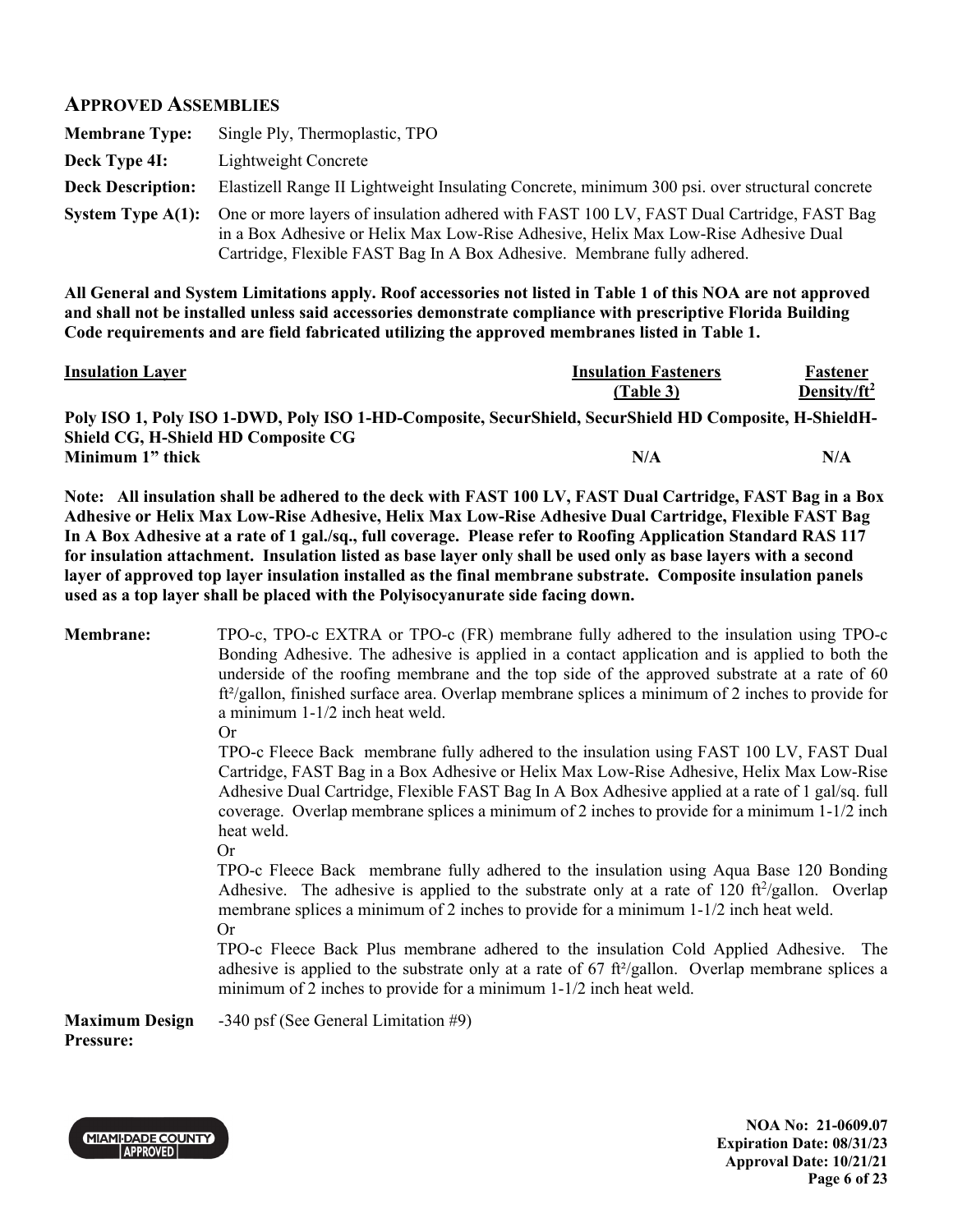| <b>Membrane Type:</b>    | Single Ply, Thermoplastic, TPO                                                                                                                                                                                                                            |
|--------------------------|-----------------------------------------------------------------------------------------------------------------------------------------------------------------------------------------------------------------------------------------------------------|
| Deck Type 4I:            | Lightweight Concrete                                                                                                                                                                                                                                      |
| <b>Deck Description:</b> | Elastizell Range II Lightweight Insulating Concrete, minimum 300 psi. over structural concrete                                                                                                                                                            |
| System Type $A(2)$ :     | One or more layers of insulation adhered with FAST 100 LV, FAST Dual Cartridge, FAST Bag<br>in a Box Adhesive or Helix Max Low-Rise Adhesive, Helix Max Low-Rise Adhesive Dual<br>Cartridge, Flexible FAST Bag In A Box Adhesive. Membrane fully adhered. |

| <b>Insulation Layer</b>                                                                                | <b>Insulation Fasteners</b> | Fastener        |
|--------------------------------------------------------------------------------------------------------|-----------------------------|-----------------|
|                                                                                                        | (Table 3)                   | Density/ $ft^2$ |
| Poly ISO 1, Poly ISO 1-DWD, Poly ISO 1-HD-Composite, SecurShield, SecurShield HD Composite, H-ShieldH- |                             |                 |
| <b>Shield CG, H-Shield HD Composite CG</b>                                                             |                             |                 |
| Minimum 1" thick                                                                                       | N/A                         | N/A             |

**Note: All insulation shall be adhered to the deck with FAST 100 LV, FAST Dual Cartridge, FAST Bag in a Box Adhesive or Helix Max Low-Rise Adhesive, Helix Max Low-Rise Adhesive Dual Cartridge, Flexible FAST Bag In A Box Adhesive at a rate of 1 gal./sq., full coverage. Please refer to Roofing Application Standard RAS 117 for insulation attachment. Insulation listed as base layer only shall be used only as base layers with a second layer of approved top layer insulation installed as the final membrane substrate. Composite insulation panels used as a top layer shall be placed with the Polyisocyanurate side facing down.** 

**Membrane:** TPO-c, TPO-c EXTRA or TPO-c (FR) membrane fully adhered to the insulation using Aqua Base 120 Bonding Adhesive. The adhesive is applied in a contact application and is applied to both the underside of the roofing membrane and the top side of the approved substrate at a rate of 120 ft²/gallon, finished surface area. Overlap membrane splices a minimum of 2 inches to provide for a minimum 1-1/2 inch heat weld.

| <b>Maximum Design</b> | $-90$ psf (See General Limitation #9) |
|-----------------------|---------------------------------------|
| <b>Pressure:</b>      |                                       |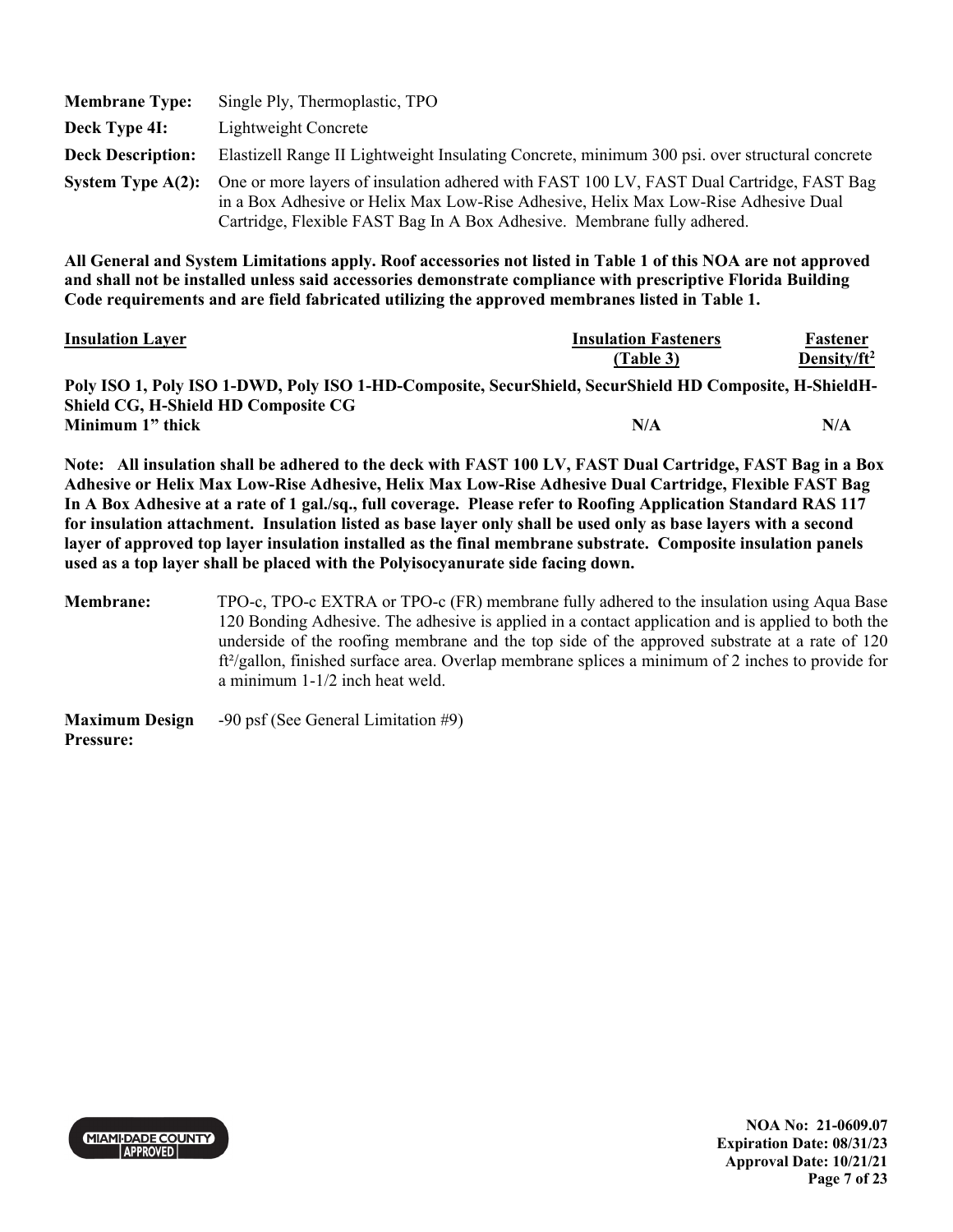| <b>Membrane Type:</b>    | Single Ply, Thermoplastic, TPO                                             |
|--------------------------|----------------------------------------------------------------------------|
| <b>Deck Type 4:</b>      | Lightweight Concrete                                                       |
| <b>Deck Description:</b> | Elastizell Cellular Lightweight Concrete, minimum 324 psi over steel.      |
| System Type $E(1)$ :     | Membrane mechanically fastened through lightweight concrete to steel deck. |

| Deck:                              | Minimum 22 ga. vented corrugated 1-1/2 inch, WR Type B, G90 galvanized, 55 ksi steel deck<br>attached to steel supports spaced at a maximum of 6-ft o.c. with 5/8-inch diameter puddle welds<br>at the bottom of each flute. Metal deck side laps are fastened with #12 SD screws spaced 12-inch<br>on center.                                                                                                                                                                                     |
|------------------------------------|----------------------------------------------------------------------------------------------------------------------------------------------------------------------------------------------------------------------------------------------------------------------------------------------------------------------------------------------------------------------------------------------------------------------------------------------------------------------------------------------------|
|                                    | This Tested Assembly has been analyzed for allowable deck stress. See Evidence<br><b>Submittted Table.</b>                                                                                                                                                                                                                                                                                                                                                                                         |
| Lightweight<br><b>Concrete:</b>    | The deck is filled with a slurry coat of Elastizell Cellular Lightweight Concrete, minimum 300<br>psi, to a depth of 1/8 inch above the top deck rib. (Optional) EPS Holey Board with 3" diameter<br>holes is placed into the slurry, followed by a minimum 2" thick pour of Elastizell Cellular<br>Lightweight concrete, minimum 324 psi.                                                                                                                                                         |
| <b>Membrane:</b>                   | 10-foot wide TPO-c or TPO-c EXTRA membrane mechanically fastened 6-inches on center<br>using OMG XHD Fasteners and OMG 2-3/8" Barbed XHD Plates, or EHD Fasteners and 2.4"<br>Seam Plates. Membrane shall be fastened through the lightweight concrete and into the steel<br>deck. Overlap membrane splices a minimum of $5-1/2$ inches to provide for a minimum $1-1/2$<br>inch heat weld. End laps shall be overlapped a minimum of 2 inches to provide for a minimum<br>$1-1/2$ inch heat weld. |
| <b>Maximum Design</b><br>Pressure: | $-67.5$ psf.; (See General Limitation #7)                                                                                                                                                                                                                                                                                                                                                                                                                                                          |

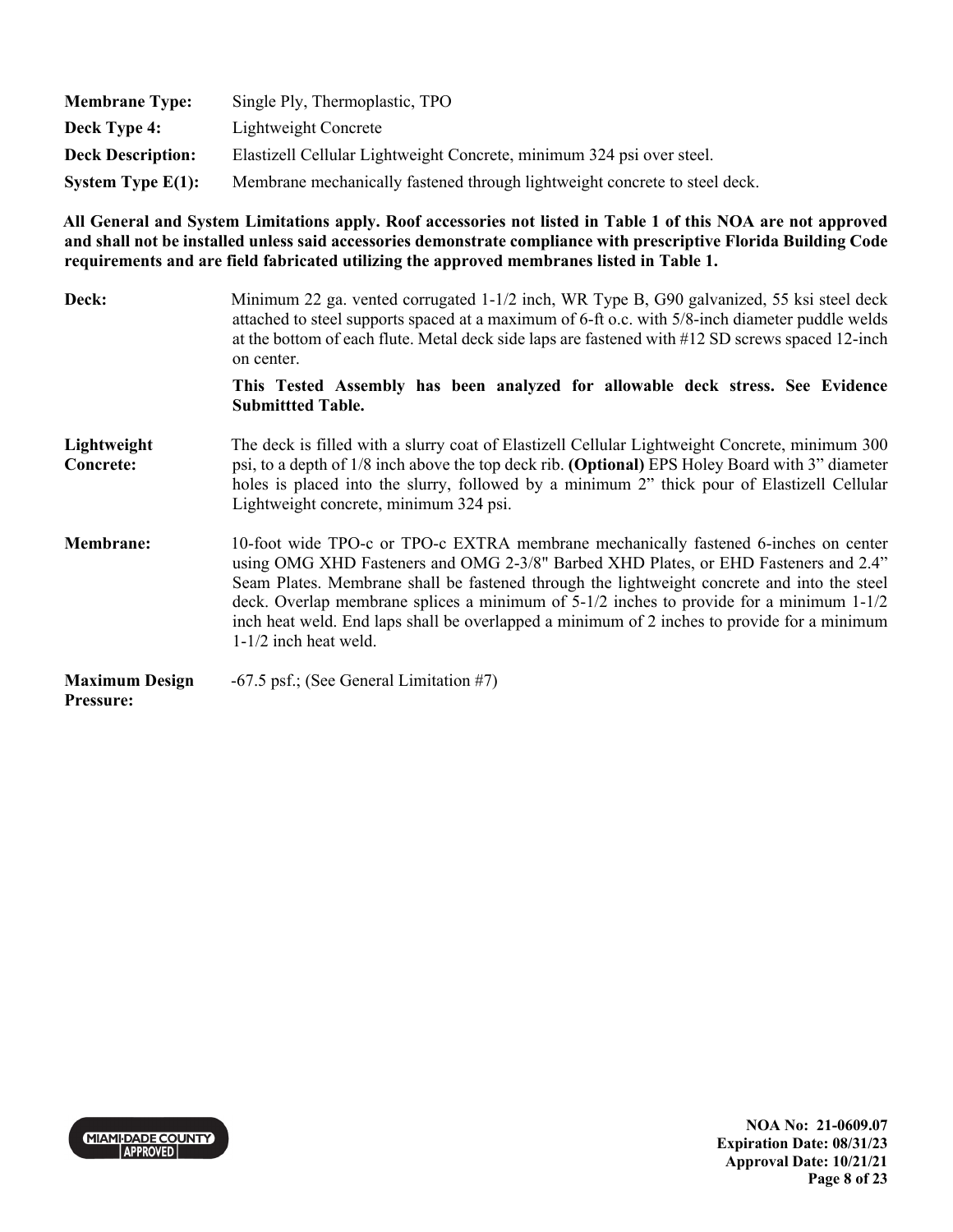| <b>Membrane Type:</b>    | Single Ply, Thermoplastic, TPO                                                                                                                                                                                                |
|--------------------------|-------------------------------------------------------------------------------------------------------------------------------------------------------------------------------------------------------------------------------|
| Deck Type 4:             | Lightweight Concrete                                                                                                                                                                                                          |
| <b>Deck Description:</b> | Minimum 323 psi Generic Cellular Lightweight Concrete over steel. Lightweight concrete<br>shall record a Minimum Characteristic Resistance Force (MCRF) of 147.971 lbf when tested<br>with OMG 1.7 inch base sheet fasteners. |
| System Type $E(2)$ :     | Membrane mechanically fastened through lightweight concrete to steel deck.                                                                                                                                                    |

| Deck:                                     | Minimum 22 ga. vented corrugated 1-1/2 inch, WR Type B, G90 galvanized, 55 ksi steel deck<br>attached to steel supports spaced at a maximum of 6-ft o.c. with 5/8-inch diameter puddle welds<br>at the bottom of each flute. Metal deck side laps are fastened with #12 SD screws spaced 12-inch<br>on center.                                                                                                                                                                                     |
|-------------------------------------------|----------------------------------------------------------------------------------------------------------------------------------------------------------------------------------------------------------------------------------------------------------------------------------------------------------------------------------------------------------------------------------------------------------------------------------------------------------------------------------------------------|
|                                           | This Tested Assembly has been analyzed for allowable deck stress. See Evidence<br><b>Submittted Table.</b>                                                                                                                                                                                                                                                                                                                                                                                         |
| Lightweight<br><b>Concrete:</b>           | The deck is filled with a slurry coat of Generic Cellular Lightweight Concrete, minimum 300<br>psi, to a depth of 1/8 inch above the top deck rib. (Optional) EPS Holey Board with 3" diameter<br>holes is placed into the slurry, followed by a minimum 2" thick pour of Generic Cellular<br>Lightweight concrete, minimum 323 psi.                                                                                                                                                               |
| <b>Membrane:</b>                          | 10-foot wide TPO-c or TPO-c EXTRA membrane mechanically fastened 6-inches on center<br>using OMG XHD Fasteners and OMG 2-3/8" Barbed XHD Plates or EHD Fasteners with 2.4"<br>Seam Plates. Membrane shall be fastened through the lightweight concrete and into the steel<br>deck. Overlap membrane splices a minimum of $5-1/2$ inches to provide for a minimum $1-1/2$<br>inch heat weld. End laps shall be overlapped a minimum of 2 inches to provide for a minimum<br>$1-1/2$ inch heat weld. |
| <b>Maximum Design</b><br><b>Pressure:</b> | $-67.5$ psf.; (See General Limitation #7)                                                                                                                                                                                                                                                                                                                                                                                                                                                          |

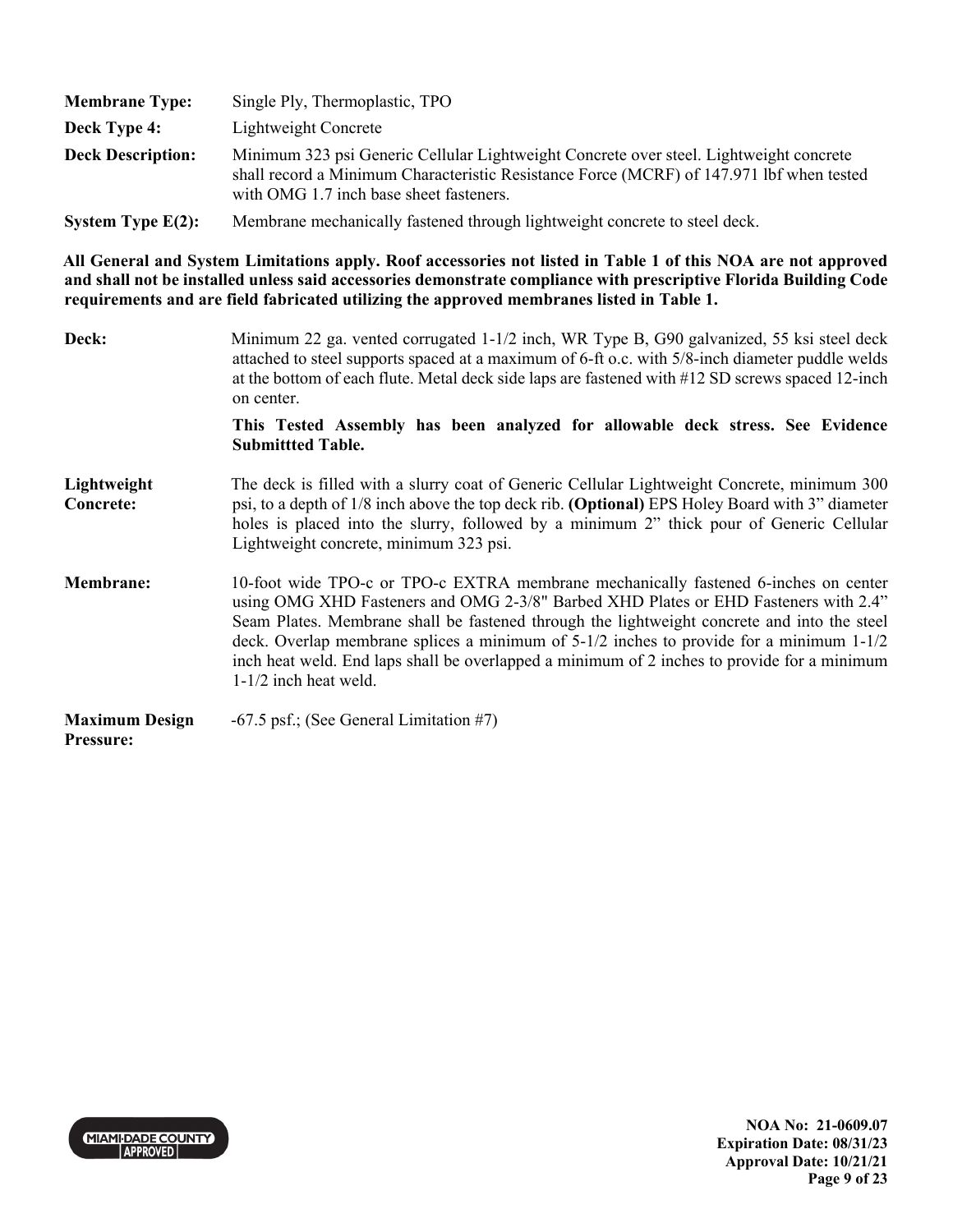| <b>Membrane Type:</b>    | Single Ply, Thermoplastic, TPO                                                              |
|--------------------------|---------------------------------------------------------------------------------------------|
| Deck Type 4:             | Lightweight Concrete, Non-insulated, over Steel Deck                                        |
| <b>Deck Description:</b> | Celcore Cellular Lightweight Concrete, minimum 300 psi., over steel or structural concrete. |
| System Type $F(1)$ :     | Membrane adhered to lightweight concrete deck                                               |

| Deck:                                     | Minimum 2500 psi structural concrete or minimum 18-22 ga. 33 ksi steel deck                                                                                                                                                                                                                                                                                                                                     |
|-------------------------------------------|-----------------------------------------------------------------------------------------------------------------------------------------------------------------------------------------------------------------------------------------------------------------------------------------------------------------------------------------------------------------------------------------------------------------|
| <b>Membrane:</b>                          | TPO-c Fleece Back membrane fully adhered to the lightweight concrete using FAST 100 LV,<br>FAST Dual Cartridge, FAST Bag in a Box Adhesive or Helix Max Low-Rise Adhesive, Helix<br>Max Low-Rise Adhesive Dual Cartridge, Flexible FAST Bag In A Box Adhesive applied at a<br>rate of 1 gal/sq. full coverage. Overlap membrane splices a minimum of 2 inches to provide for<br>a minimum 1-1/2 inch heat weld. |
| <b>Maximum Design</b><br><b>Pressure:</b> | $-90$ psf. (See General Limitation #9)                                                                                                                                                                                                                                                                                                                                                                          |

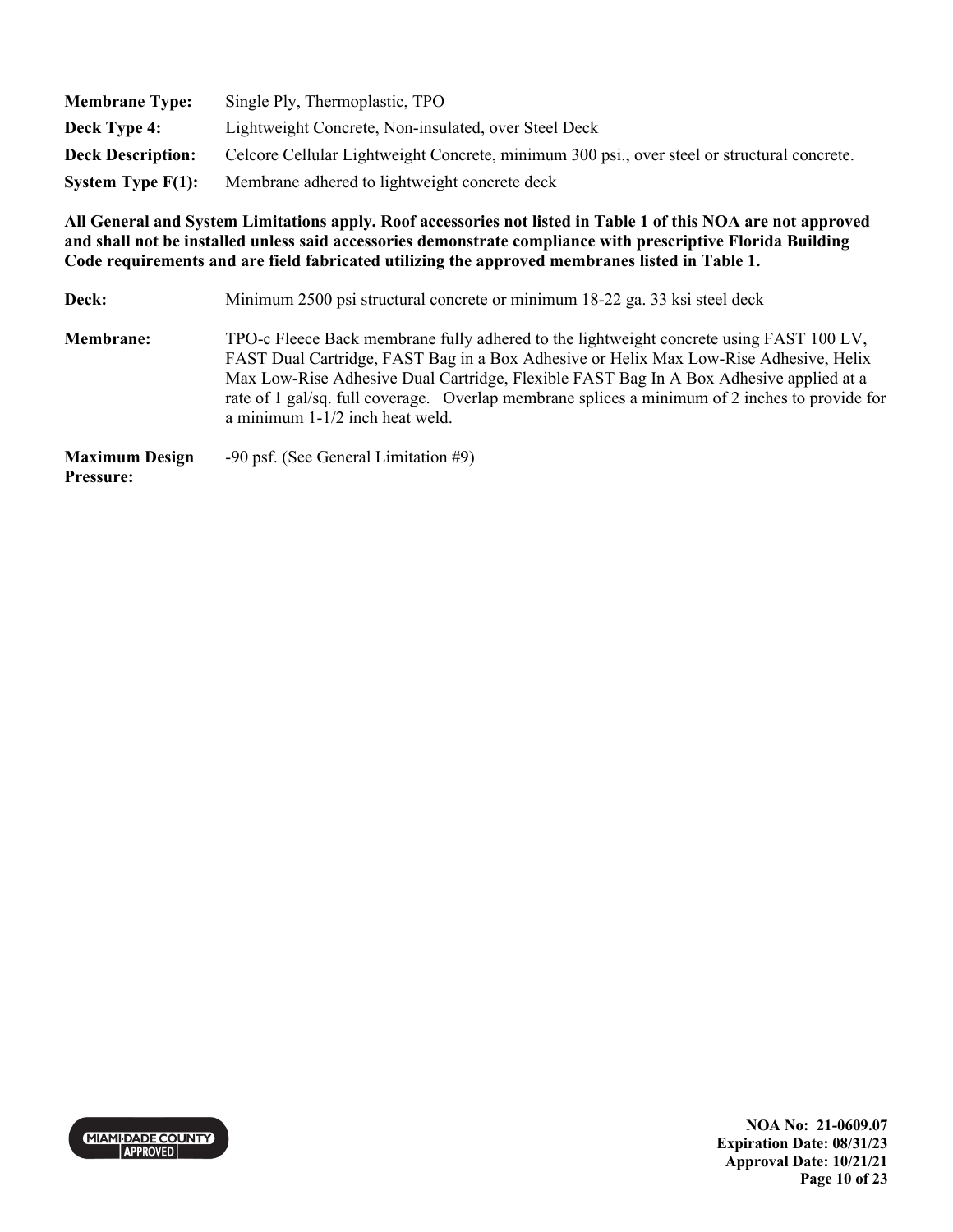| <b>Membrane Type:</b> | Single Ply, Thermoplastic, TPO                                                                               |
|-----------------------|--------------------------------------------------------------------------------------------------------------|
| <b>Deck Type 4:</b>   | Lightweight Concrete                                                                                         |
|                       | <b>Deck Description:</b> Celcore Lightweight Insulating Concrete, minimum 300 psi. over structural concrete. |
|                       | <b>System Type <math>F(2)</math>:</b> Membrane adhered to lightweight concrete.                              |

| <b>Membrane:</b>                   | TPO-c, TPO-c EXTRA or TPO-c (FR) membrane fully adhered to the lightweight concrete using<br>TPO-c Bonding Adhesive. The adhesive is applied in a contact application and is applied to both<br>the underside of the roofing membrane and the top side of the approved substrate at a rate of 60<br>$ft^2$ /gallon, finished surface area. Overlap membrane splices a minimum of 2 inches to provide for<br>a minimum 1-1/2 inch heat weld.<br><b>Or</b>            |
|------------------------------------|---------------------------------------------------------------------------------------------------------------------------------------------------------------------------------------------------------------------------------------------------------------------------------------------------------------------------------------------------------------------------------------------------------------------------------------------------------------------|
|                                    | TPO-c, TPO-c EXTRA or TPO-c (FR) membrane fully adhered to the lightweight concrete using<br>Aqua Base 120 Bonding Adhesive. The adhesive is applied in a contact application and is applied<br>to both the underside of the roofing membrane and the top side of the approved substrate at a rate<br>of 120 ft <sup>2</sup> /gallon, finished surface area. Overlap membrane splices a minimum of 2 inches to<br>provide for a minimum 1-1/2 inch heat weld.<br>Or |
|                                    | TPO-c Fleece Back membrane fully adhered to the lightweight concrete using FAST 100 LV,<br>FAST Dual Cartridge, FAST Bag in a Box Adhesive or Helix Max Low-Rise Adhesive, Helix Max<br>Low-Rise Adhesive Dual Cartridge, Flexible FAST Bag In A Box Adhesive applied at a rate of 1<br>gal/sq., full coverage. Overlap membrane splices a minimum of 2 inches to provide for a minimum<br>$1-1/2$ inch heat weld.                                                  |
| <b>Maximum Design</b><br>Pressure: | -232.5 psf.; TPO-c Fleece Back adhered with FAST 100 LV, FAST Dual Cartridge, FAST Bag in<br>a Box Adhesive or Helix Max Low-Rise Adhesive, Helix Max Low-Rise Adhesive Dual Cartridge,<br>Flexible FAST Bag In A Box Adhesive.                                                                                                                                                                                                                                     |
|                                    | -135 psf; TPO-c, TPO-c EXTRA or TPO-c (FR) adhered with TPO-c Bonding Adhesive                                                                                                                                                                                                                                                                                                                                                                                      |
|                                    | -82.5 psf; TPO-c, TPO-c EXTRA or TPO-c (FR) adhered with Aqua Base 120 Bonding Adhesive                                                                                                                                                                                                                                                                                                                                                                             |
|                                    | (See General Limitation #9 for all options)                                                                                                                                                                                                                                                                                                                                                                                                                         |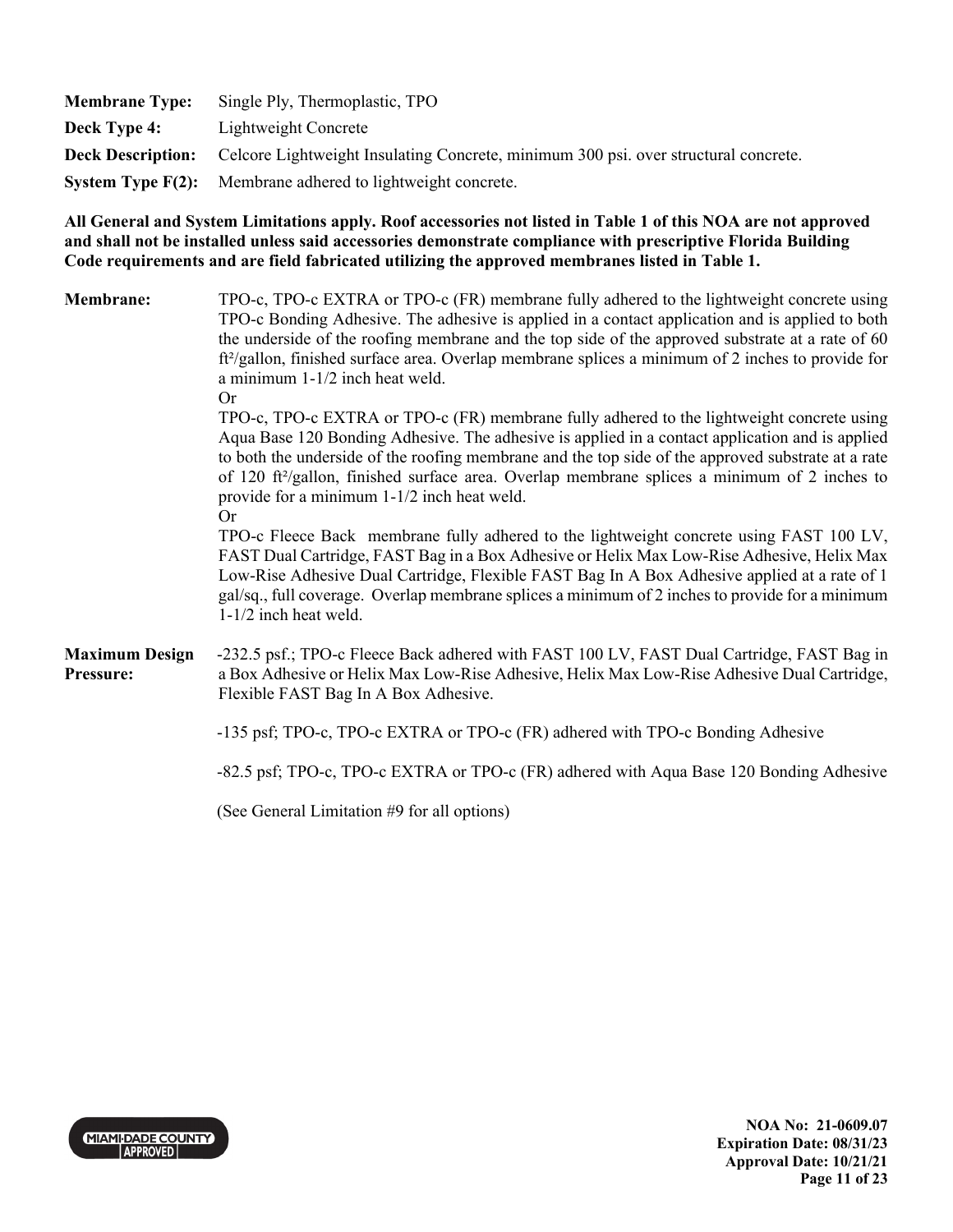| <b>Membrane Type:</b>    | Single Ply, Thermoplastic, TPO                                                                 |
|--------------------------|------------------------------------------------------------------------------------------------|
| Deck Type 4:             | Lightweight Concrete                                                                           |
| <b>Deck Description:</b> | Elastizell Range II Lightweight Insulating Concrete, minimum 300 psi over structural concrete. |
|                          | System Type F(3): Membrane adhered to lightweight concrete.                                    |

| <b>Membrane:</b>                   | TPO-c, TPO-c EXTRA or TPO-c (FR) membrane fully adhered to the lightweight concrete using<br>TPO-c Bonding Adhesive. The adhesive is applied in a contact application and is applied to both<br>the underside of the roofing membrane and the top side of the approved substrate at a rate of 60<br>$ft^2$ /gallon, finished surface area. Overlap membrane splices a minimum of 2 inches to provide for<br>a minimum 1-1/2 inch heat weld.<br><b>Or</b>            |
|------------------------------------|---------------------------------------------------------------------------------------------------------------------------------------------------------------------------------------------------------------------------------------------------------------------------------------------------------------------------------------------------------------------------------------------------------------------------------------------------------------------|
|                                    | TPO-c, TPO-c EXTRA or TPO-c (FR) membrane fully adhered to the lightweight concrete using<br>Aqua Base 120 Bonding Adhesive. The adhesive is applied in a contact application and is applied<br>to both the underside of the roofing membrane and the top side of the approved substrate at a rate<br>of 120 ft <sup>2</sup> /gallon, finished surface area. Overlap membrane splices a minimum of 2 inches to<br>provide for a minimum 1-1/2 inch heat weld.<br>Or |
|                                    | TPO-c Fleece Back membrane fully adhered to the lightweight concrete using FAST 100 LV,<br>FAST Dual Cartridge, FAST Bag in a Box Adhesive or Helix Max Low-Rise Adhesive, Helix Max<br>Low-Rise Adhesive Dual Cartridge, Flexible FAST Bag In A Box Adhesive applied at a rate of 1<br>gal/sq., full coverage. Overlap membrane splices a minimum of 2 inches to provide for a minimum<br>$1-1/2$ inch heat weld.                                                  |
| <b>Maximum Design</b><br>Pressure: | -90 psf.; TPO-c Fleece Back adhered with FAST 100 LV, FAST Dual Cartridge, FAST Bag in a<br>Box Adhesive or Helix Max Low-Rise Adhesive, Helix Max Low-Rise Adhesive Dual Cartridge,<br>Flexible FAST Bag In A Box Adhesive.                                                                                                                                                                                                                                        |
|                                    | -67.5 psf.; TPO-c, TPO-c EXTRA or TPO-c (FR) adhered with TPO-c Bonding Adhesive                                                                                                                                                                                                                                                                                                                                                                                    |
|                                    | -90 psf.; TPO-c, TPO-c EXTRA or TPO-c (FR) adhered with Aqua Base 120 Bonding Adhesive                                                                                                                                                                                                                                                                                                                                                                              |
|                                    | (See General Limitation #9 for all options)                                                                                                                                                                                                                                                                                                                                                                                                                         |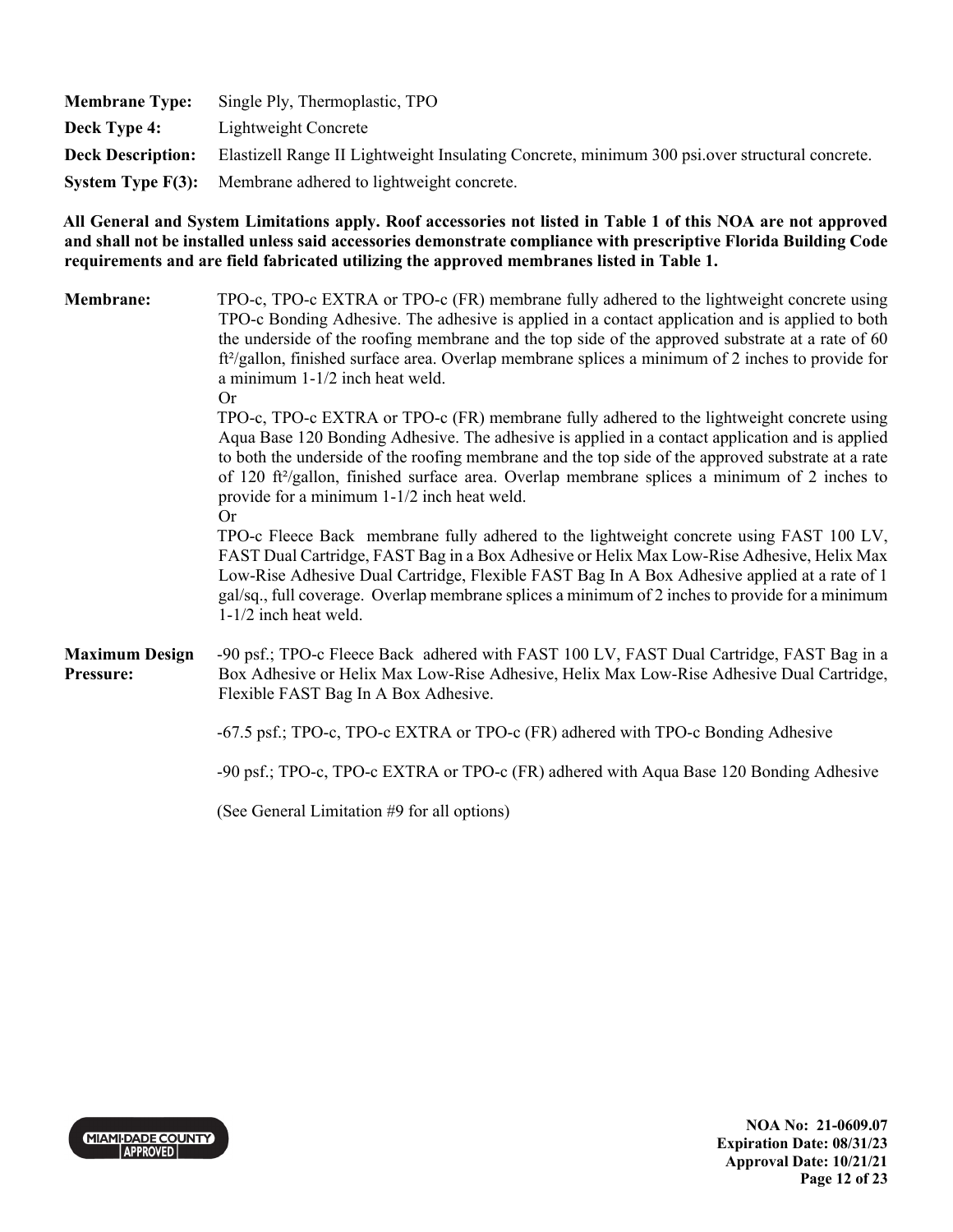| <b>Membrane Type:</b>    | Single Ply, Thermoplastic, TPO                                                               |
|--------------------------|----------------------------------------------------------------------------------------------|
| Deck Type 4:             | Lightweight Concrete                                                                         |
| <b>Deck Description:</b> | Elastizell Cellular Lightweight Concrete, minimum 324 psi over steel or structural concrete. |
|                          | <b>System Type F(4):</b> Membrane adhered to lightweight concrete.                           |

| Deck:                                     | Minimum 2500 psi structural concrete or minimum 22 ga. vented corrugated 1-1/2 inch, WR Type<br>B, G90 galvanized 55 ksi steel deck.                                                                                                                                                                                                                                                                                                        |
|-------------------------------------------|---------------------------------------------------------------------------------------------------------------------------------------------------------------------------------------------------------------------------------------------------------------------------------------------------------------------------------------------------------------------------------------------------------------------------------------------|
| Lightweight<br><b>Concrete:</b>           | The deck is filled with a slurry coat of Elastizell Cellular Lightweight Concrete, minimum 300 psi,<br>to a depth of 1/8 inch above the top deck rib. (Optional) EPS Holey Board with 3" diameter holes<br>is placed into the slurry, followed by a minimum 2" thick pour of Elastizell Cellular Lightweight<br>concrete, minimum 324 psi.                                                                                                  |
| <b>Membrane:</b>                          | TPO-c, TPO-c EXTRA or TPO-c (FR) membrane fully adhered to the lightweight concrete using<br>TPO-c Bonding Adhesive. The adhesive is applied in a contact application and is applied to both<br>the underside of the roofing membrane and the top side of the approved substrate at a rate of 60<br>$ft^2$ /gallon, finished surface area. Overlap membrane splices a minimum of 2 inches to provide for<br>a minimum 1-1/2 inch heat weld. |
| <b>Maximum Design</b><br><b>Pressure:</b> | -492.5 psf.; (See General Limitation $#9$ )                                                                                                                                                                                                                                                                                                                                                                                                 |

MIAMI-DADE COUNTY

**NOA No: 21-0609.07 Expiration Date: 08/31/23 Approval Date: 10/21/21 Page 13 of 23**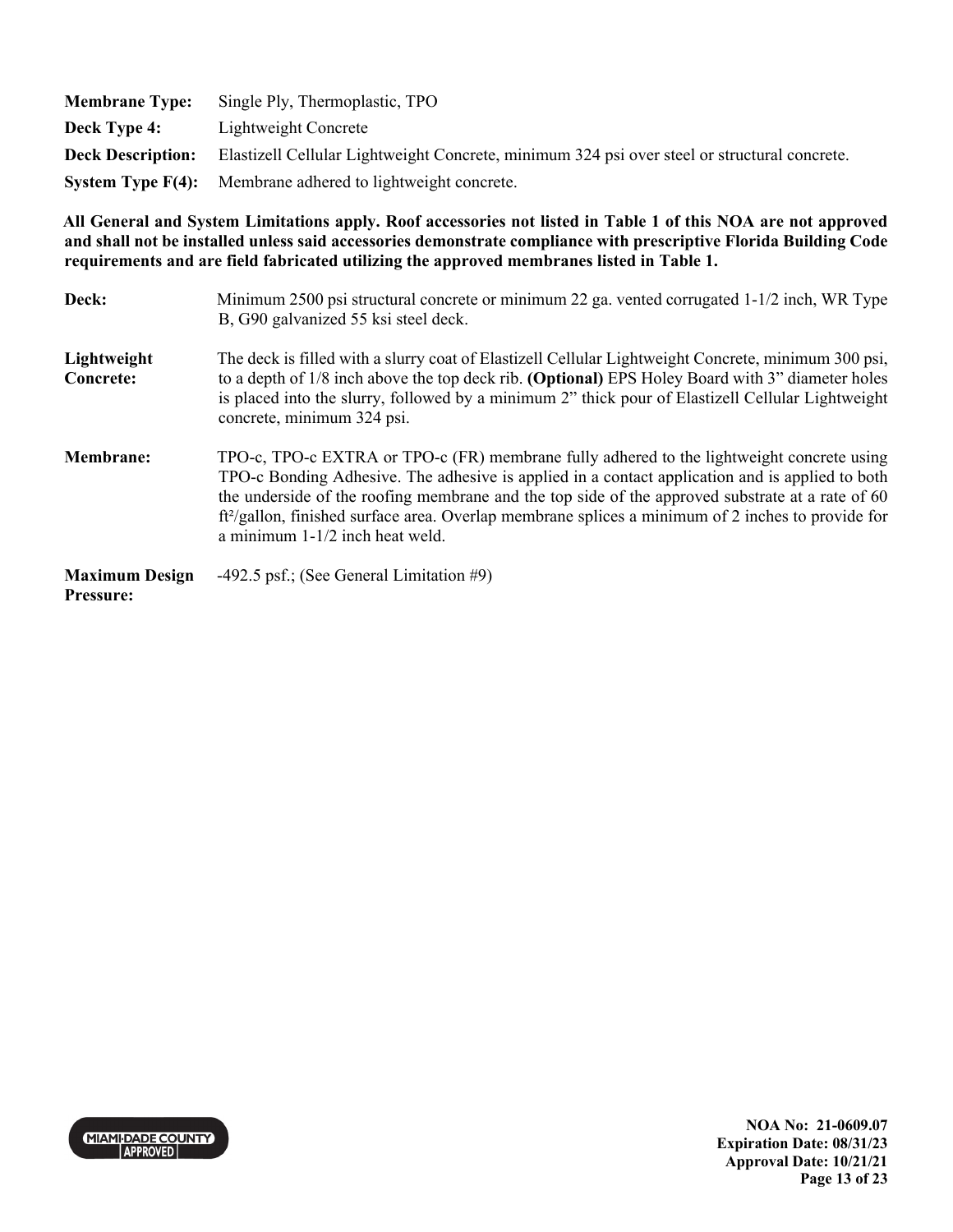| <b>Membrane Type:</b>    | Single Ply, Thermoplastic, TPO                                                               |
|--------------------------|----------------------------------------------------------------------------------------------|
| <b>Deck Type 4:</b>      | Lightweight Concrete                                                                         |
| <b>Deck Description:</b> | Elastizell Cellular Lightweight Concrete, minimum 324 psi over steel or structural concrete. |
|                          | System Type F(5): Membrane adhered to lightweight concrete.                                  |

| Deck:                                     | Minimum 2500 psi structural concrete or minimum 22 ga. vented corrugated 1-1/2 inch, WR Type<br>B, G90 galvanized 55ksi steel deck.                                                                                                                                                                                                                                                                                                              |
|-------------------------------------------|--------------------------------------------------------------------------------------------------------------------------------------------------------------------------------------------------------------------------------------------------------------------------------------------------------------------------------------------------------------------------------------------------------------------------------------------------|
| Lightweight<br>Concrete:                  | The deck is filled with a slurry coat of Elastizell Cellular Lightweight Concrete, minimum 300 psi,<br>to a depth of 1/8 inch above the top deck rib. (Optional) EPS Holey Board with 3" diameter holes<br>is placed into the slurry, followed by a minimum 2" thick pour of Elastizell Cellular Lightweight<br>concrete, minimum 324 psi.                                                                                                       |
| <b>Membrane:</b>                          | TPO-c Fleece Back membrane adhered to the lightweight concrete using FAST 100 LV, FAST<br>Dual Cartridge, FAST Bag in a Box Adhesive or Helix Max Low-Rise Adhesive, Helix Max Low-<br>Rise Adhesive Dual Cartridge, Flexible FAST Bag In A Box Adhesive applied in $\frac{1}{2}$ to $\frac{3}{4}$ inch wet<br>beads spaced 6 inch on center. Overlap membrane splices a minimum of 2 inches to provide for a<br>minimum $1-1/2$ inch heat weld. |
| <b>Maximum Design</b><br><b>Pressure:</b> | $-250$ psf.; (See General Limitation #9)                                                                                                                                                                                                                                                                                                                                                                                                         |

MIAMI-DADE COUNTY

**NOA No: 21-0609.07 Expiration Date: 08/31/23 Approval Date: 10/21/21 Page 14 of 23**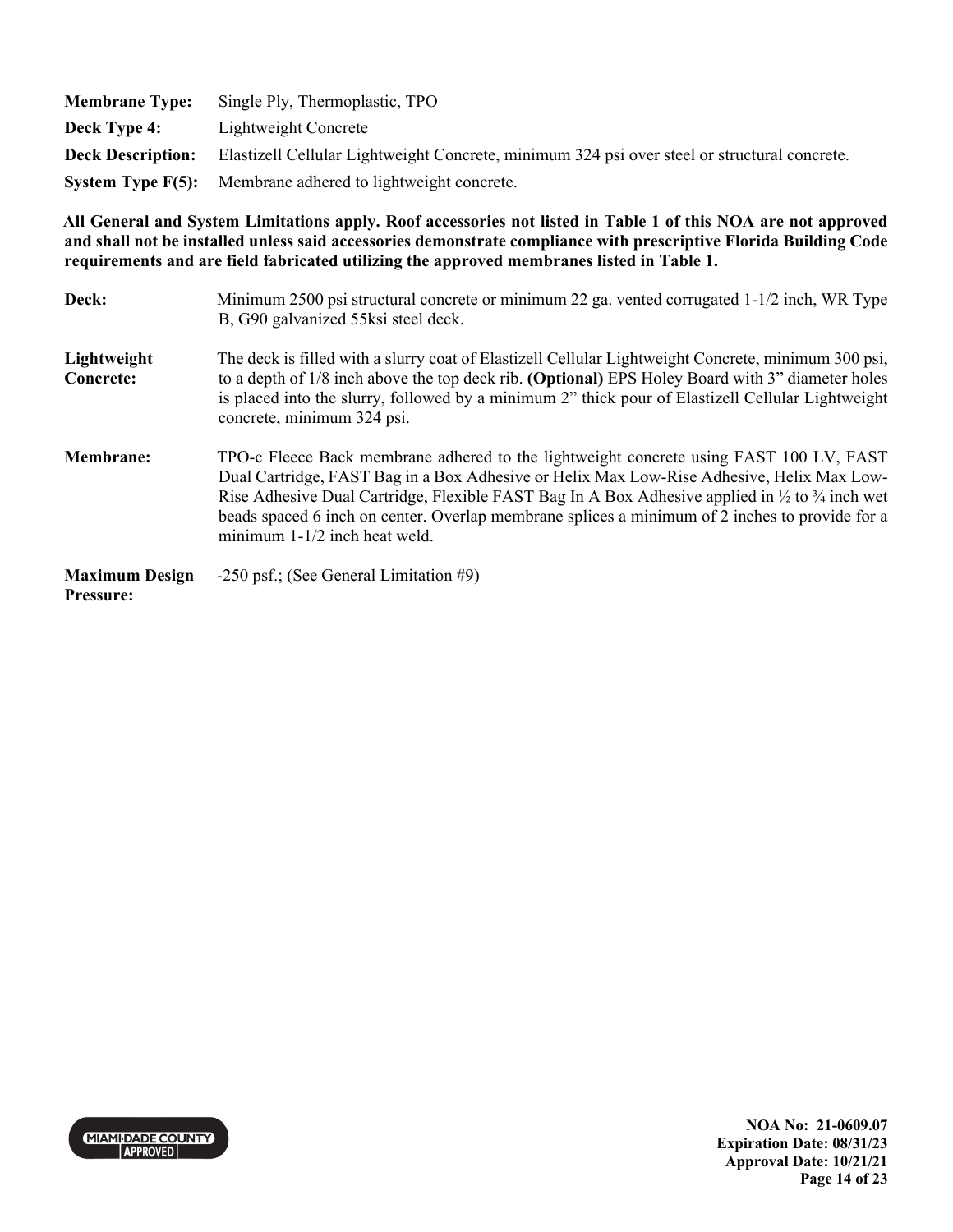| <b>Membrane Type:</b> | Single Ply, Thermoplastic, TPO                                                                              |
|-----------------------|-------------------------------------------------------------------------------------------------------------|
| Deck Type 4:          | Lightweight Concrete                                                                                        |
|                       | <b>Deck Description:</b> Concrecel Cellular Lightweight Concrete, minimum 360 psi over structural concrete. |
|                       | <b>System Type F(6):</b> Membrane adhered to lightweight concrete.                                          |

| Deck:                                     | Minimum 2500 psi structural concrete.                                                                                                                                                                                                                                                                                                                                                                                                         |
|-------------------------------------------|-----------------------------------------------------------------------------------------------------------------------------------------------------------------------------------------------------------------------------------------------------------------------------------------------------------------------------------------------------------------------------------------------------------------------------------------------|
| Lightweight<br>Concrete:                  | The deck is filled with a slurry coat of Concrecel Cellular Lightweight Concrete, minimum 300<br>psi, to a depth of 1/8 inch. (Optional) EPS Holey Board with 3" diameter holes is placed into the<br>slurry, followed by a minimum 2" thick pour of Concrecel Cellular Lightweight concrete,<br>minimum 360 psi.                                                                                                                             |
| <b>Membrane:</b>                          | TPO-c, TPO-c EXTRA or TPO-c (FR) membrane fully adhered to the lightweight concrete using<br>TPO-c Bonding Adhesive. The adhesive is applied in a contact application and is applied to both<br>the underside of the roofing membrane and the top side of the approved substrate at a rate of 60<br>$ft^2$ /gallon, finished surface area. Overlap membrane splices a minimum of 2 inches to provide for<br>a minimum $1-1/2$ inch heat weld. |
| <b>Maximum Design</b><br><b>Pressure:</b> | $-452.5$ psf.; (See General Limitation #9)                                                                                                                                                                                                                                                                                                                                                                                                    |

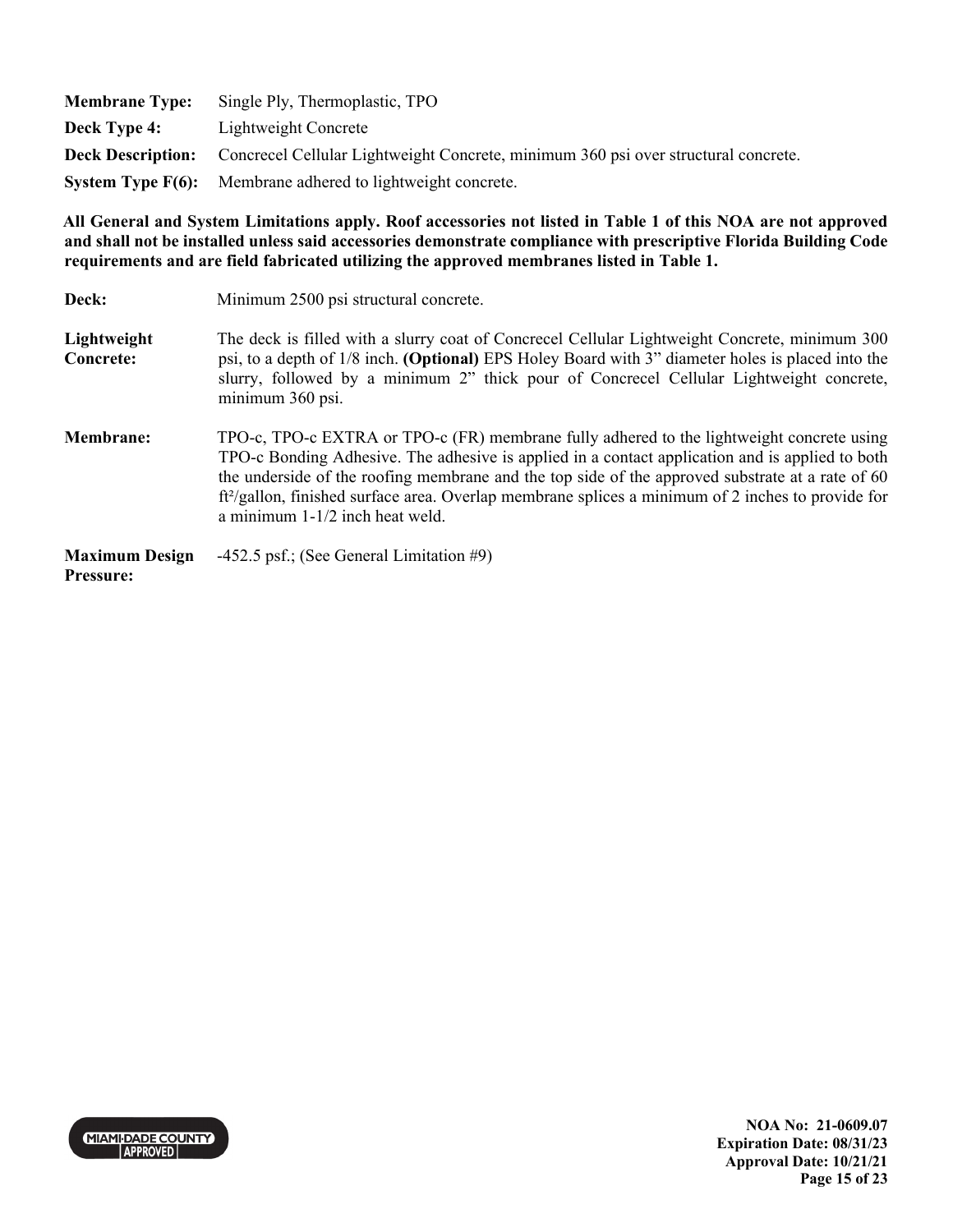| <b>Membrane Type:</b> | Single Ply, Thermoplastic, TPO                                                                              |
|-----------------------|-------------------------------------------------------------------------------------------------------------|
| Deck Type 4:          | Lightweight Concrete                                                                                        |
|                       | <b>Deck Description:</b> Concrecel Cellular Lightweight Concrete, minimum 360 psi over structural concrete. |
|                       | <b>System Type F(7):</b> Membrane adhered to lightweight concrete.                                          |

| Deck:                                     | Minimum 2500 psi structural concrete.                                                                                                                                                                                                                                                                                                                                                                                                             |
|-------------------------------------------|---------------------------------------------------------------------------------------------------------------------------------------------------------------------------------------------------------------------------------------------------------------------------------------------------------------------------------------------------------------------------------------------------------------------------------------------------|
| Lightweight<br>Concrete:                  | The deck is filled with a slurry coat of Concrecel Cellular Lightweight Concrete, minimum 300<br>psi, to a depth of 1/8 inch. (Optional) EPS Holey Board with 3" diameter holes is placed into the<br>slurry, followed by a minimum 2" thick pour of Concrecel Cellular Lightweight concrete,<br>minimum 360 psi.                                                                                                                                 |
| <b>Membrane:</b>                          | TPO-c Fleece Back membrane adhered to the lightweight concrete using FAST 100 LV, FAST<br>Dual Cartridge, FAST Bag in a Box Adhesive or Helix Max Low-Rise Adhesive, Helix Max Low-<br>Rise Adhesive Dual Cartridge, Flexible FAST Bag In A Box Adhesive applied in $\frac{1}{2}$ to $\frac{3}{4}$ inch wet<br>beads spaced 12 inch on center. Overlap membrane splices a minimum of 2 inches to provide for<br>a minimum $1-1/2$ inch heat weld. |
| <b>Maximum Design</b><br><b>Pressure:</b> | $-217.5$ psf.; (See General Limitation #9)                                                                                                                                                                                                                                                                                                                                                                                                        |

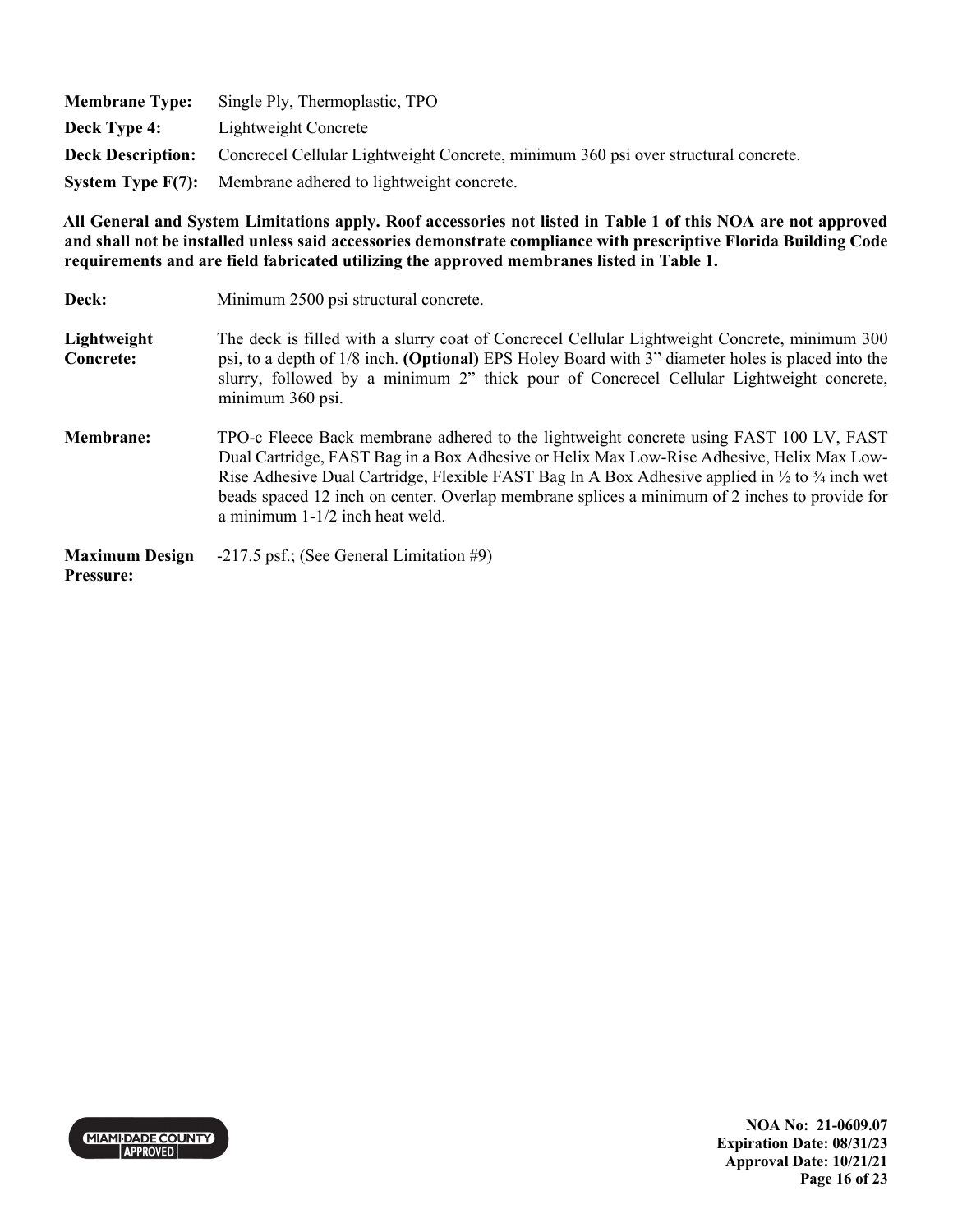| <b>Membrane Type:</b>    | Single Ply, Thermoplastic, TPO                                                                                                                                                                                                                       |
|--------------------------|------------------------------------------------------------------------------------------------------------------------------------------------------------------------------------------------------------------------------------------------------|
| Deck Type 4:             | Lightweight Concrete                                                                                                                                                                                                                                 |
| <b>Deck Description:</b> | Minimum 323 psi Generic Cellular Lightweight Concrete over steel or structural concrete.<br>Lightweight concrete shall record a Minimum Characteristic Resistance Force (MCRF) of<br>147.971 lbf when tested with OMG 1.7 inch base sheet fasteners. |
|                          |                                                                                                                                                                                                                                                      |

**System Type F(8):** Membrane adhered to lightweight concrete.

**All General and System Limitations apply. Roof accessories not listed in Table 1 of this NOA are not approved and shall not be installed unless said accessories demonstrate compliance with prescriptive Florida Building Code requirements and are field fabricated utilizing the approved membranes listed in Table 1.** 

| Deck:                                     | Minimum 2500 psi structural concrete or minimum 22 ga. vented corrugated 1-1/2 inch, WR Type<br>B, G90 galvanized 55 ksi. steel deck.                                                                                                                                                                                                                                                                                                                |
|-------------------------------------------|------------------------------------------------------------------------------------------------------------------------------------------------------------------------------------------------------------------------------------------------------------------------------------------------------------------------------------------------------------------------------------------------------------------------------------------------------|
| Lightweight<br><b>Concrete:</b>           | The deck is filled with a slurry coat of Cellular Lightweight Concrete, minimum 300 psi, to a depth<br>of 1/8 inch above the top deck rib. (Optional) EPS Holey Board with 3" diameter holes is placed<br>into the slurry, followed by a minimum 2" thick pour of Cellular Lightweight concrete, minimum<br>323 psi.                                                                                                                                 |
| <b>Membrane:</b>                          | TPO-c, TPO-c EXTRA or TPO-c (FR) membrane fully adhered to the lightweight concrete using<br>TPO-c Bonding Adhesive. The adhesive is applied in a contact application and is applied to both<br>the underside of the roofing membrane and the top side of the approved substrate at a rate of 60<br>ft <sup>2</sup> /gallon, finished surface area. Overlap membrane splices a minimum of 2 inches to provide for<br>a minimum 1-1/2 inch heat weld. |
| <b>Maximum Design</b><br><b>Pressure:</b> | -492.5 psf.; (See General Limitation $#9$ )                                                                                                                                                                                                                                                                                                                                                                                                          |



**NOA No: 21-0609.07 Expiration Date: 08/31/23 Approval Date: 10/21/21 Page 17 of 23**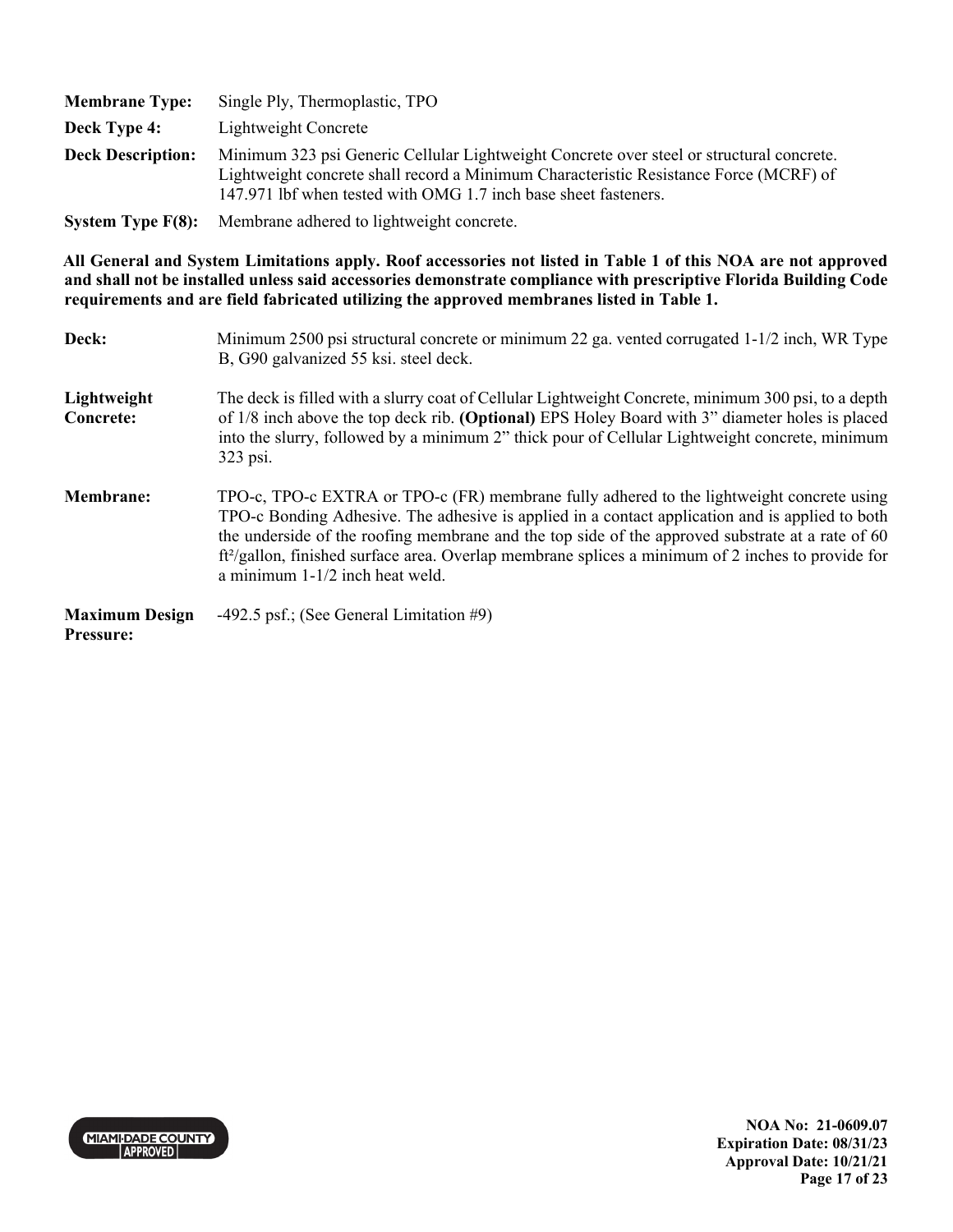| <b>Membrane Type:</b>    | Single Ply, Thermoplastic, TPO                                                                                                                                                                                                                       |
|--------------------------|------------------------------------------------------------------------------------------------------------------------------------------------------------------------------------------------------------------------------------------------------|
| Deck Type 4:             | Lightweight Concrete                                                                                                                                                                                                                                 |
| <b>Deck Description:</b> | Minimum 323 psi Generic Cellular Lightweight Concrete over steel or structural concrete.<br>Lightweight concrete shall record a Minimum Characteristic Resistance Force (MCRF) of<br>147.971 lbf when tested with OMG 1.7 inch base sheet fasteners. |
|                          | <b>System Type F(9):</b> Membrane adhered to lightweight concrete.                                                                                                                                                                                   |

| Deck:                                     | Minimum 2500 psi structural concrete or minimum 22 ga. vented corrugated 1-1/2 inch, WR Type<br>B, G90 galvanized 55 ksi. steel deck.                                                                                                                                                                                                                                                                                                          |
|-------------------------------------------|------------------------------------------------------------------------------------------------------------------------------------------------------------------------------------------------------------------------------------------------------------------------------------------------------------------------------------------------------------------------------------------------------------------------------------------------|
| Lightweight<br>Concrete:                  | The deck is filled with a slurry coat of Generic Cellular Lightweight Concrete, minimum 300 psi,<br>to a depth of 1/8 inch above the top deck rib. (Optional) EPS Holey Board with 3" diameter holes<br>is placed into the slurry, followed by a minimum 2" thick pour of Generic Cellular Lightweight<br>concrete, minimum 323 psi.                                                                                                           |
| <b>Membrane:</b>                          | TPO-c Fleece Back membrane adhered to the lightweight concrete using FAST 100 LV, FAST<br>Dual Cartridge, FAST Bag in a Box Adhesive or Helix Max Low-Rise Adhesive, Helix Max Low-<br>Rise Adhesive Dual Cartridge, Flexible FAST Bag In A Box Adhesive applied in $\frac{1}{2}$ to $\frac{3}{4}$ inch wet<br>beads spaced 6 inch on center. Overlap membrane splices a minimum of 2 inches to provide for a<br>minimum 1-1/2 inch heat weld. |
| <b>Maximum Design</b><br><b>Pressure:</b> | $-250$ psf.; (See General Limitation #9)                                                                                                                                                                                                                                                                                                                                                                                                       |

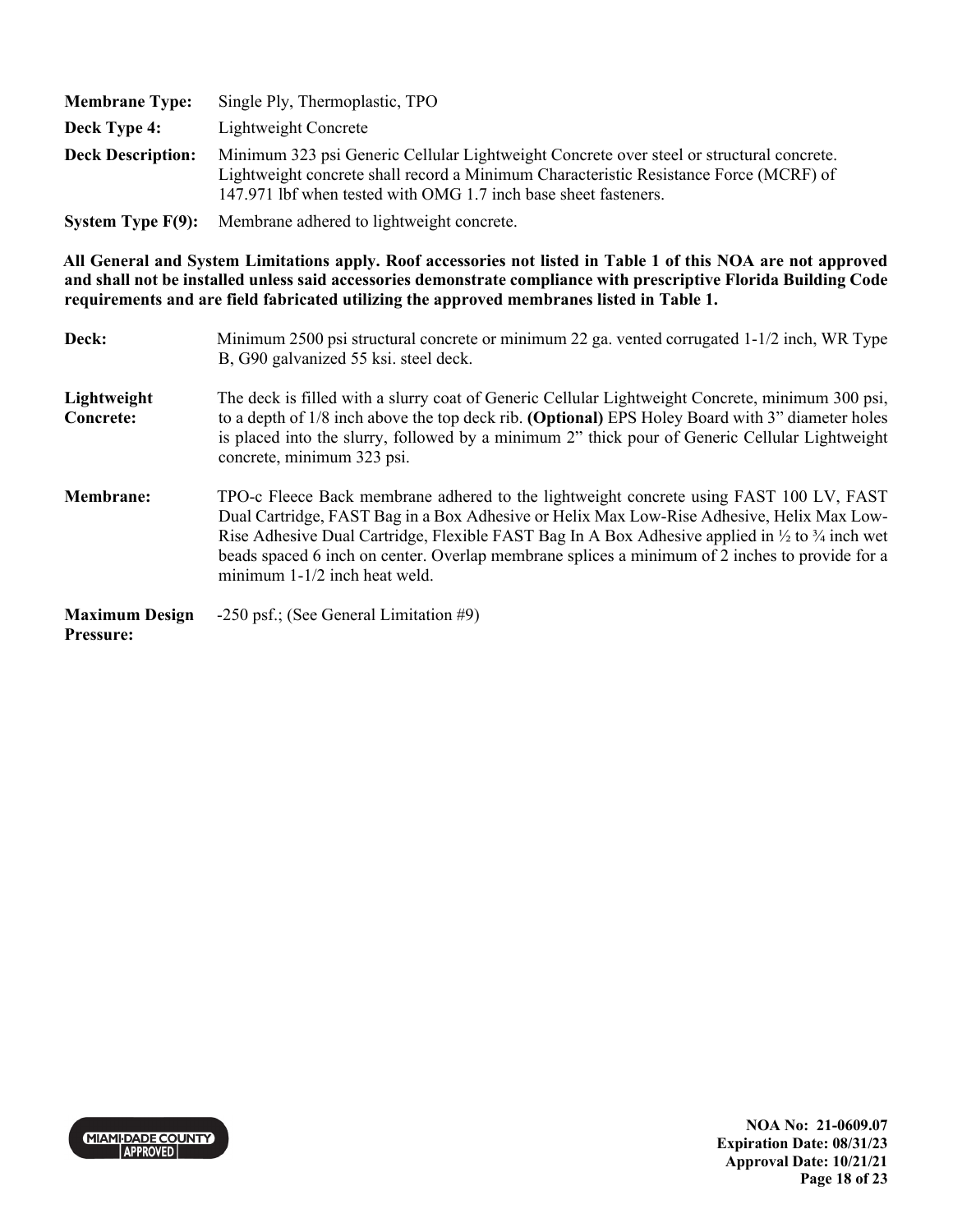| <b>Membrane Type:</b>    | Single Ply, Thermoplastic, TPO                                                                                                                                                                                                             |
|--------------------------|--------------------------------------------------------------------------------------------------------------------------------------------------------------------------------------------------------------------------------------------|
| Deck Type 4:             | Lightweight Concrete                                                                                                                                                                                                                       |
| <b>Deck Description:</b> | Minimum 353 psi Generic Cellular Lightweight Concrete over structural concrete. Lightweight<br>concrete shall record a Minimum Characteristic Resistance Force (MCRF) of 100.92 lbf when<br>tested with OMG 1.7 inch base sheet fasteners. |
| System Type $F(10)$ :    | Membrane adhered to lightweight concrete.                                                                                                                                                                                                  |

| Deck:                              | Minimum 2500 psi structural concrete.                                                                                                                                                                                                                                                                                                                                                                                                                  |
|------------------------------------|--------------------------------------------------------------------------------------------------------------------------------------------------------------------------------------------------------------------------------------------------------------------------------------------------------------------------------------------------------------------------------------------------------------------------------------------------------|
| Lightweight<br><b>Concrete:</b>    | The deck is filled with a slurry coat of Generic Cellular Lightweight Concrete, minimum 300<br>psi, to a depth of 1/8 inch. (Optional) EPS Holey Board with 3" diameter holes is placed into<br>the slurry, followed by a minimum 2" thick pour of Generic Cellular Lightweight concrete,<br>minimum 353 psi.                                                                                                                                          |
| <b>Membrane:</b>                   | TPO-c, TPO-c EXTRA or TPO-c (FR) membrane fully adhered to the lightweight concrete using<br>TPO-c Bonding Adhesive. The adhesive is applied in a contact application and is applied to both<br>the underside of the roofing membrane and the top side of the approved substrate at a rate of 60<br>ft <sup>2</sup> /gallon, finished surface area. Overlap membrane splices a minimum of 2 inches to provide<br>for a minimum $1-1/2$ inch heat weld. |
| <b>Maximum Design</b><br>Pressure: | -452.5 psf.; (See General Limitation $#9$ )                                                                                                                                                                                                                                                                                                                                                                                                            |

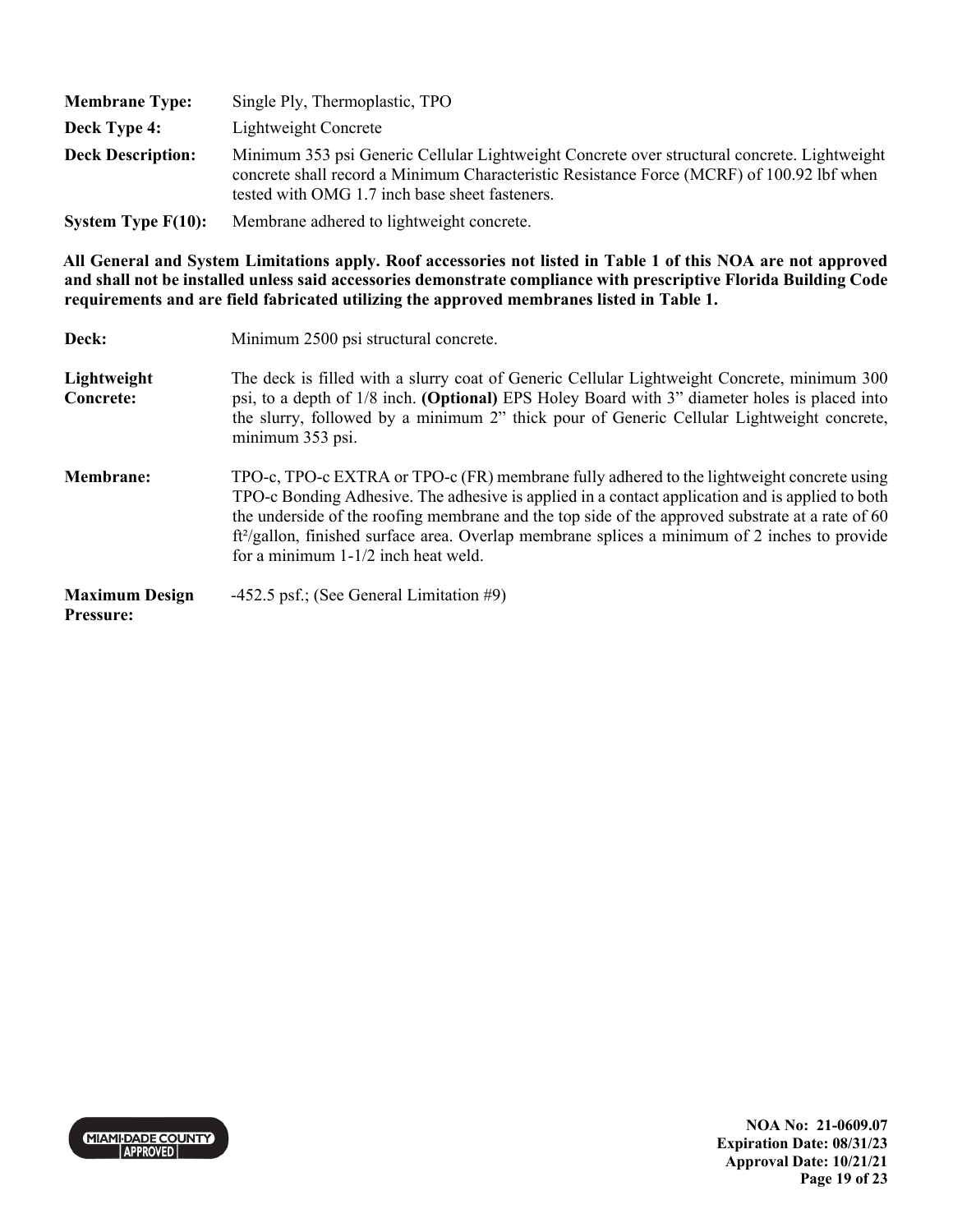| <b>Membrane Type:</b>    | Single Ply, Thermoplastic, TPO                                                                                                                                                                                                             |
|--------------------------|--------------------------------------------------------------------------------------------------------------------------------------------------------------------------------------------------------------------------------------------|
| Deck Type 4:             | Lightweight Concrete                                                                                                                                                                                                                       |
| <b>Deck Description:</b> | Minimum 353 psi Generic Cellular Lightweight Concrete over structural concrete. Lightweight<br>concrete shall record a Minimum Characteristic Resistance Force (MCRF) of 100.92 lbf when<br>tested with OMG 1.7 inch base sheet fasteners. |
| System Type $F(11)$ :    | Membrane adhered to lightweight concrete.                                                                                                                                                                                                  |

| Deck:                                     | Minimum 2500 psi structural concrete.                                                                                                                                                                                                                                                                                                                                                                                                          |
|-------------------------------------------|------------------------------------------------------------------------------------------------------------------------------------------------------------------------------------------------------------------------------------------------------------------------------------------------------------------------------------------------------------------------------------------------------------------------------------------------|
| Lightweight<br><b>Concrete:</b>           | The deck is filled with a slurry coat of Generic Cellular Lightweight Concrete, minimum 300<br>psi, to a depth of 1/8 inch. (Optional) EPS Holey Board with 3" diameter holes is placed into<br>the slurry, followed by a minimum 2" thick pour of Generic Cellular Lightweight concrete,<br>minimum 353 psi.                                                                                                                                  |
| <b>Membrane:</b>                          | TPO-c Fleece Back membrane adhered to the lightweight concrete using FAST 100 LV, FAST<br>Dual Cartridge, FAST Bag in a Box Adhesive or Helix Max Low-Rise Adhesive, Helix Max<br>Low-Rise Adhesive Dual Cartridge, Flexible FAST Bag In A Box Adhesive applied in $\frac{1}{2}$ to $\frac{3}{4}$<br>inch wet beads spaced 12 inch on center. Overlap membrane splices a minimum of 2 inches to<br>provide for a minimum 1-1/2 inch heat weld. |
| <b>Maximum Design</b><br><b>Pressure:</b> | $-217.5$ psf.; (See General Limitation #9)                                                                                                                                                                                                                                                                                                                                                                                                     |

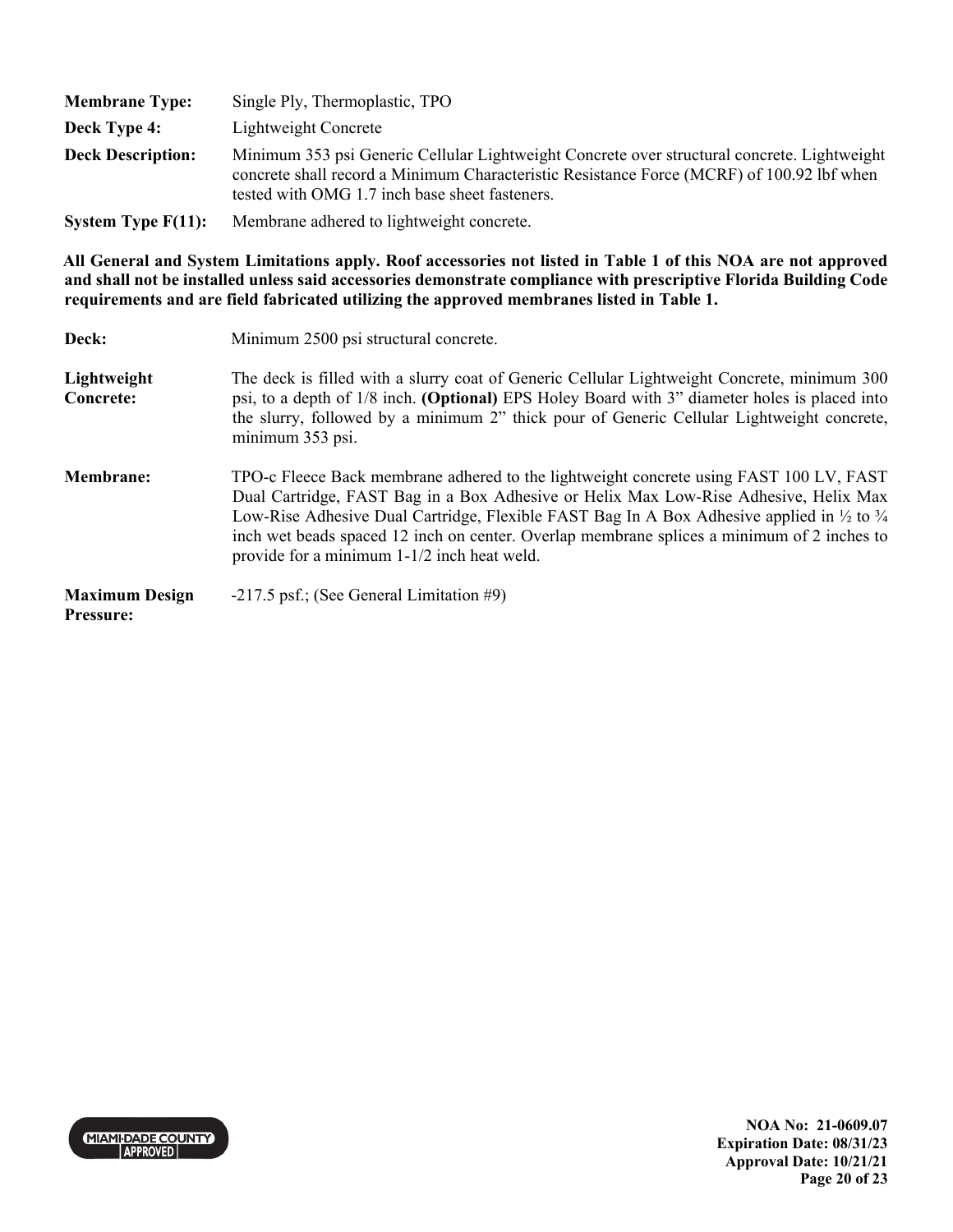| <b>Membrane Type:</b>    | Single Ply, Thermoplastic, TPO                                                      |
|--------------------------|-------------------------------------------------------------------------------------|
| Deck Type 4:             | Lightweight Concrete                                                                |
| <b>Deck Description:</b> | Elastizell Cellular Lightweight Concrete, minimum 324 psi over structural concrete. |
| System Type $F(12)$ :    | Membrane adhered to lightweight concrete.                                           |

| Deck:                                     | Minimum 3000 psi structural concrete.                                                                                                                                                                                                                                                                               |
|-------------------------------------------|---------------------------------------------------------------------------------------------------------------------------------------------------------------------------------------------------------------------------------------------------------------------------------------------------------------------|
| Lightweight<br>Concrete:                  | The deck is filled with a slurry coat of Elastizell Cellular Lightweight Concrete, minimum 250<br>psi, to a depth of 1/8 inch. (Optional) EPS Holey Board with 3" diameter holes is placed into<br>the slurry, followed by a minimum 2" thick pour of Elastizell Cellular Lightweight concrete,<br>minimum 324 psi. |
| <b>Membrane:</b>                          | SA-TPO membrane fully adhered to the lightweight concrete. Overlap membrane splices a<br>minimum of 2 inches to provide for a minimum $1-1/2$ inch heat weld.                                                                                                                                                       |
| <b>Maximum Design</b><br><b>Pressure:</b> | $-282.5$ psf.; (See General Limitation #9)                                                                                                                                                                                                                                                                          |

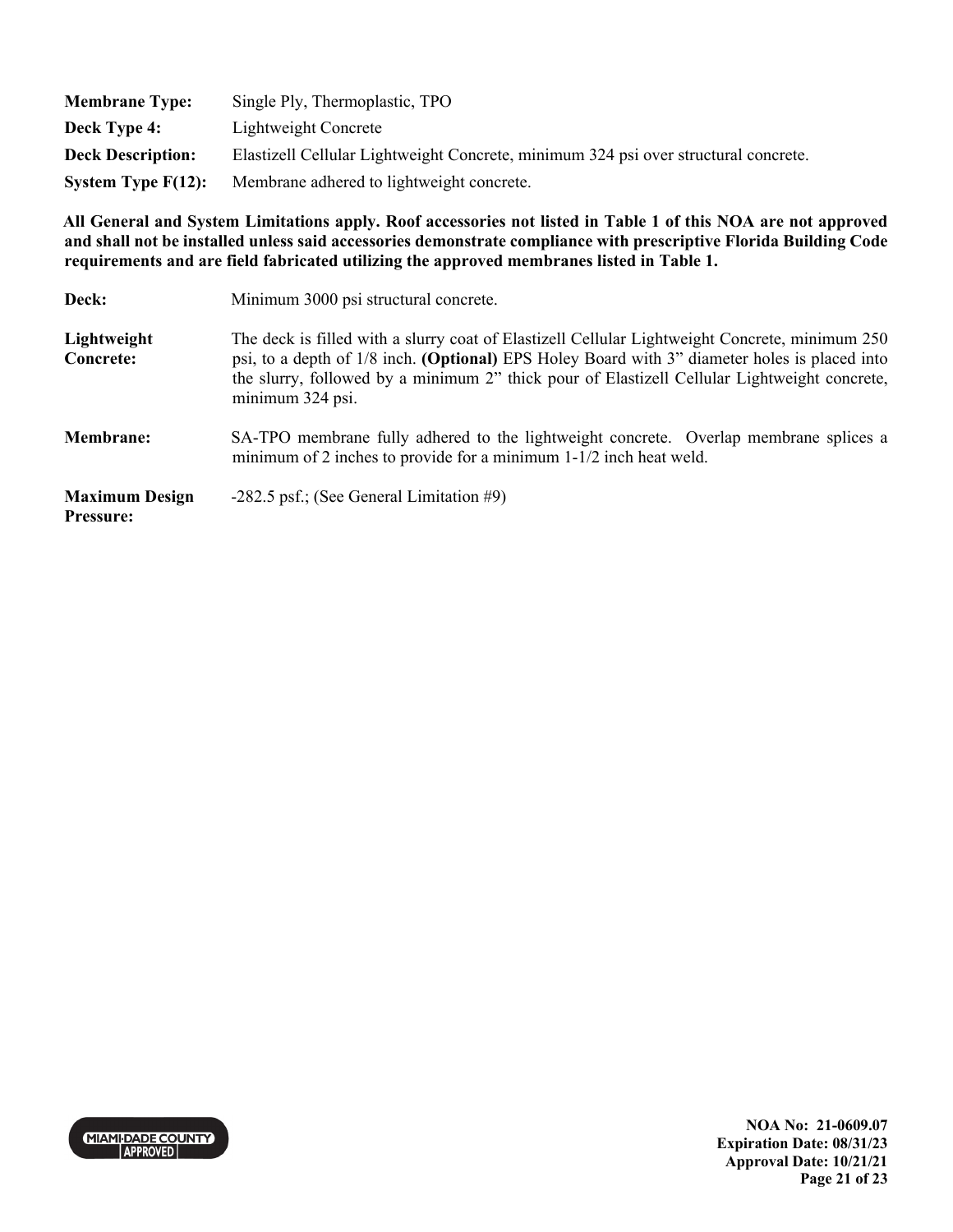## **LIGHTWEIGHT INSULATING CONCRETE SYSTEM LIMITATIONS:**

- 1. If mechanical attachment to the structural deck through the lightweight insulating concrete is proposed, a field withdrawal resistance testing shall be performed to determine equivalent or enhanced fastener patterns and density. All testing and fastening design shall be in compliance with Testing Application Standard TAS 105 and Roofing Application Standard RAS 137, calculations shall be signed and sealed by a Florida registered Professional Engineer, Registered Architect, or Registered Roof Consultant.
- 2. For steel deck application where specific deck construction is not referenced: The deck shall be a minimum 22 gage attached with 5/8" puddle welds with weld washers at every flute with maximum deck spans of 5 ft. o.c.
- 3. For Systems where specific lightweight insulating concrete si referenced consult current lightweight insulating concrete NOA for specific deck construction and limitations. For systems where specific lightweight insulating concrete is not referenced, the minimum design mix shall be a minimum of 300 psi.



**NOA No: 21-0609.07 Expiration Date: 08/31/23 Approval Date: 10/21/21 Page 22 of 23**